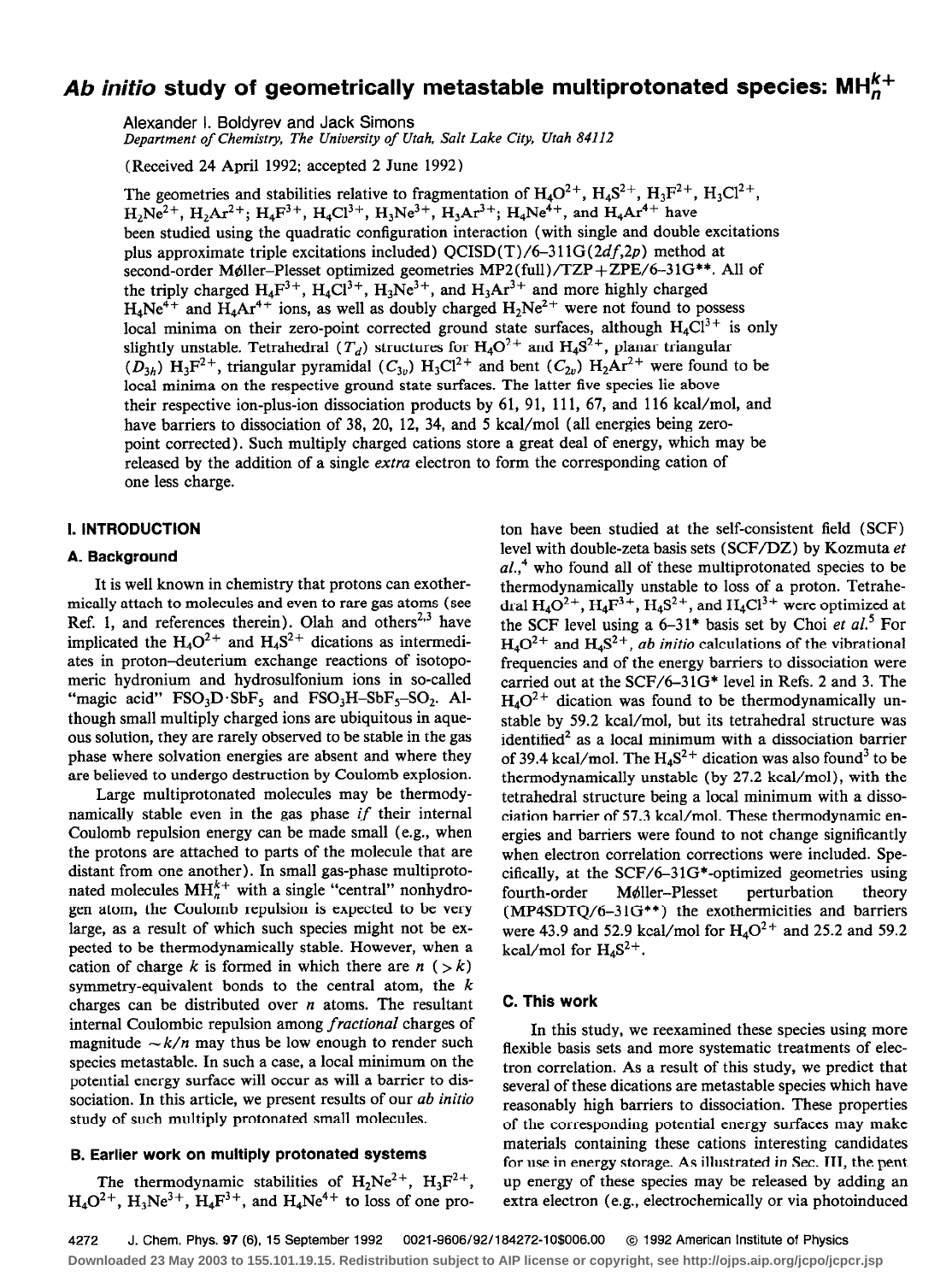charge transfer from a neighboring counter ion) to form the species with one lower positive charge.

# II. COMPUTATIONAL DETAILS

The geometries of  $HNe^{+}$ ,  $H_2Ne^{2+}$ ,  $H_3Ne^{3+}$ ,  $H_4N$ e<sup>4+</sup>, HF, H<sub>2</sub>F<sup>+</sup>, H<sub>3</sub>F<sup>2++</sup>, H<sub>4</sub>F<sup>3++</sup>, H<sub>2</sub>O, H<sub>3</sub>O<sup>+</sup>  $H_4O^{2+}$ , HAr<sup>+</sup>, H<sub>2</sub>Ar<sup>2+</sup>, H<sub>3</sub>Ar<sup>2+</sup>, H<sub>4</sub>Ar<sup>++</sup>, HCl, H<sub>2</sub>Cl<sup>+</sup>  $H_3Cl^2$ <sup>+</sup>,  $H_4Cl^3$ <sup>+</sup>,  $H_2S$ ,  $H_3S^+$ , and  $H_4S^2$ <sup>+</sup> were first optimized employing analytical SCF gradients<sup>6</sup> with a polarized split-valence basis set [results at this level are denoted SCF/6-31G\*\* (Refs. 7-9)] and at the correlated MP2(full) level. The final optimized geometries were obtained using MP2(full) calculations with the triple-zeta plus polarization basis (TZP) of Huzinaga and Dunning  $(10s6p/5s3p) + 3d$  functions ( $\alpha_d = 0.88$  for O and 0.95 for F) for 0 and F (Ref. 9) and the McLean-Chandler  $(12s9p/6s5p) +3d$  functions  $[\alpha_d = 0.65$  for S, 0.75 for Cl, and 0.85 for Ar (Ref. 10)]. The fundamental vibrational

TABLE I. Calculated and experimental geometries (A and degrees).

frequencies, normal coordinates, and zero-point energies (ZPE) were calculated by standard FG matrix methods. Finally, correlated total energies were evaluated in the full fourth-order frozen-core approximation both by Møller-Plesset perturbation theory<sup>11</sup> (MP4) and by the quadratic configuration interaction including singles and doubles with approximate triples  $QCISD(T)^{12}$  method using the  $6-311G(2df,2p)$  standard basis sets. The GAUSSIAN 90 program suite<sup>13</sup> was used to perform all of the calculations whose results are discussed here.

# Ill. RESULTS AND DISCUSSION

Our calculated geometries (Table I), total energies at various levels of theory (Tables II and III), dissociation energies and barriers (Table IV), harmonic vibrational frequencies as well as infrared (ir) and Raman intensities and zero-point energies (ZPE) (Tables V) are given in Tables I-V. The calculated geometries of  $H_2O$ ,  $H_3O^+$ ,  $H_2S$ ,

| <b>Species</b>              | Symmetry           | Method                   | $R(M-H)$             | HMH, angle         |
|-----------------------------|--------------------|--------------------------|----------------------|--------------------|
| $H_2O, ^1A_1$               | $C_{2v}$           | SCF/6-31G**              | 0.943                | 106.0              |
|                             |                    | MP2(full)/6-31G**        | 0.961                | 103.9              |
|                             |                    | MP2(full)/TZP            | 0.962                | 105.1              |
|                             |                    | <b>EXPT</b> <sup>e</sup> | 0.957                | 104.5              |
| $H_3O^+, M_1$               | $C_{3v}$           | SCF/6-31G**              | 0.961                | 114.7              |
|                             |                    | MP2(full)/6-31G**        | 0.979                | 112.6              |
|                             |                    | MP2(full)/TZP            | 0.980                | 112.6              |
| $H_4O^{2+}$ , $A_1$         | $T_d$              | SCF/6-31G**              | 1.023                | 109.47             |
|                             |                    | MP2(full)/6-31G**        | 1.043                | 109.47             |
|                             |                    | MP2(full)/TZP            | 1.044                | 109.47             |
| $H_4O^{2+}$ (ts), ${}^1A_1$ | $C_{3v}$           | SCF/6-31G**              | $2.064$ <sup>*</sup> |                    |
|                             |                    |                          | $0.985^{b}$          | 110.9 <sup>c</sup> |
|                             |                    | MP2(full)/6-31G**        | $2.158^{a}$          |                    |
|                             |                    |                          | 1.004 <sup>b</sup>   | $111.5^\circ$      |
|                             |                    | MP2(full)/TZP            | $2.144^{a}$          |                    |
|                             |                    |                          | 1.006 <sup>b</sup>   | $111.6^c$          |
| $H_2S, \mathcal{M}_1$       | $C_{2v}$           | SCF/6-31G**              | 1.327                | 94.4               |
|                             |                    | MP2(full)/6-31G**        | 1.329                | 92.8               |
|                             |                    | MP2(full)/TZP            | 1.333                | 92.1               |
|                             |                    | <b>EXPT</b>              | 1.336                | 92.06              |
| $H_3S^+, M_1$               | $C_{3v}$           | SCF/6-31G**              | 1.335                | 97.1               |
|                             |                    | MP2(full)/6-31G**        | 1.339                | 95.8               |
|                             |                    | $MP2$ (full)/TZP         | 1.346                | 94.9               |
| $H_3S^+$ , $A_1$            | $D_{3h}$           | SCF/6-31G**              | 1.322                | 120.               |
|                             |                    | MP2(full)/6-31G**        | 1.324                | 120.               |
|                             |                    | $MP2$ (full)/TZP         | 1.330                | 120.               |
| $H_4S^{2+1}A_1$             | $T_d$              | SCF/6-31G**              | 1.360                | 109.47             |
|                             |                    | MP2(full)/6-31G**        | 1.366                | 109.47             |
|                             |                    | $MP2$ (full)/TZP         | 1.378                | 109.47             |
| $H_4S^{2+}$ (ts), ${}^1A_1$ | $C_{3v}$           | SCF/6-31G**              | 2.772 <sup>a</sup>   |                    |
|                             |                    |                          | $1.344^{b}$          | $117.1^{\circ}$    |
|                             |                    | MP2(full)/6-31G**        | 2.822 <sup>a</sup>   |                    |
|                             |                    |                          | 1.349 <sup>b</sup>   | $117.8^{c}$        |
|                             |                    | MP2(full)/TZP            | 2.830 <sup>a</sup>   |                    |
|                             |                    |                          | 1.357 <sup>b</sup>   | $118.2^c$          |
| $HF1\Sigma+$                | $C_{\infty}$       | SCF/6-31G**              | 0.901                |                    |
|                             |                    | MP2(full)/6-31G**        | 0.921                |                    |
|                             |                    | $MP2$ (full)/TZP         | 0.925                |                    |
|                             |                    | <b>EXPT</b>              | 0.917                |                    |
| $H_2F^+, A_1$               | $\mathcal{C}_{2v}$ | SCF/6-31G**              | 0.944                | 115.9              |
|                             |                    | MP2(full)/6-31G**        | 0.966                | 112.7              |

#### J. Chem. Phys., Vol. 97, No. 6, 15 September 1992

**Downloaded 23 May 2003 to 155.101.19.15. Redistribution subject to AIP license or copyright, see http://ojps.aip.org/jcpo/jcpcr.jsp**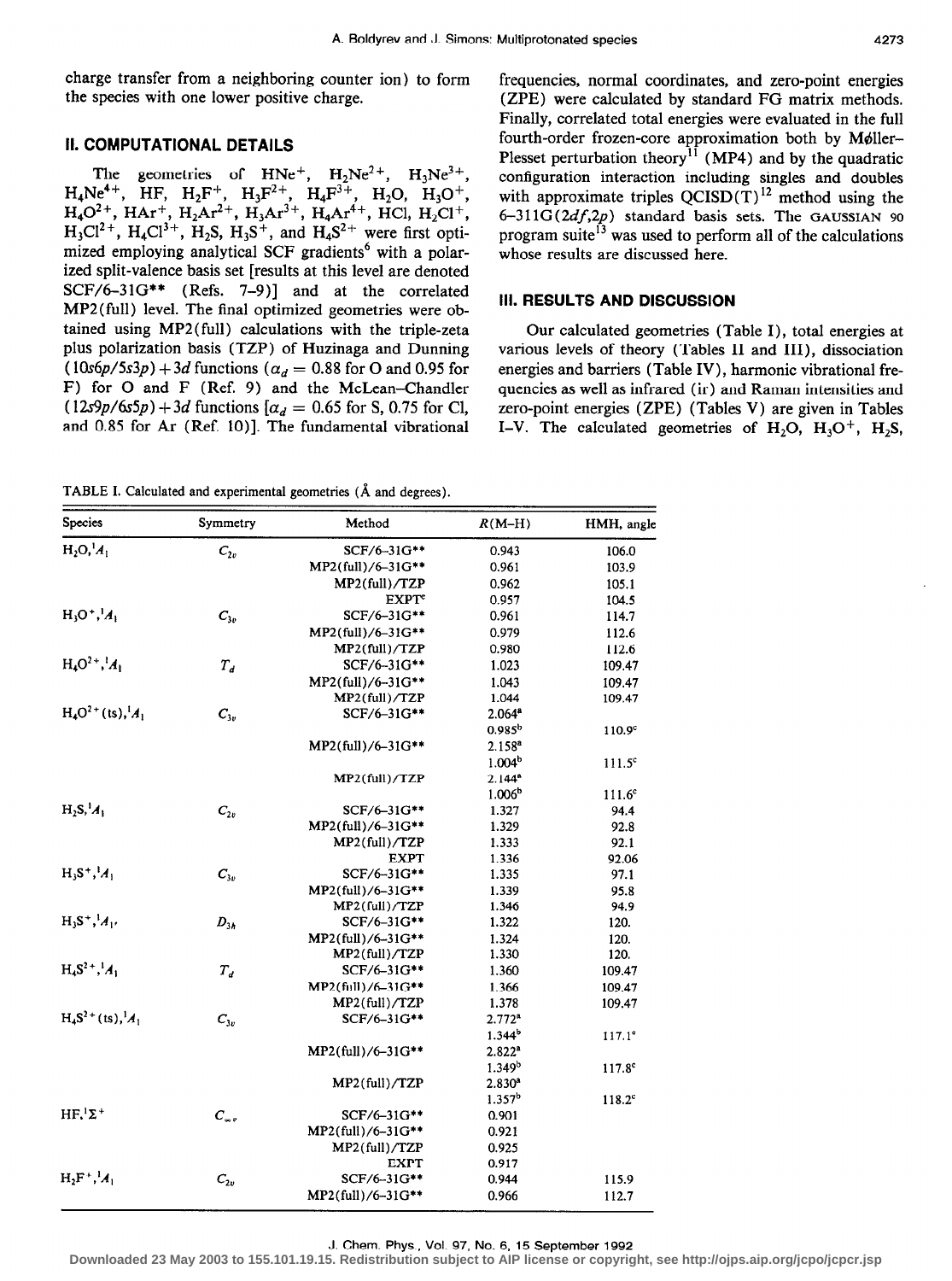|  | <b>TABLE I.</b> (Continued.) |  |
|--|------------------------------|--|
|--|------------------------------|--|

| Species                         | Symmetry       | Method               | $R(M-H)$           | HMH, angle         |
|---------------------------------|----------------|----------------------|--------------------|--------------------|
|                                 |                | MP2(full)/TZP        | 0.968              | 113.0              |
| $H_3F^{2+1}A_1$                 | $D_{3h}$       | SCF/6-31G**          | 1.047              | 120.               |
|                                 |                | MP2(full)/6-31G**    | 1.073              | 120.               |
|                                 |                | $MP2$ (full)/TZP     | 1.071              | 120.               |
| $H_3F^{2+}$ (ts), ${}^1A_1$     | $C_{2v}$       | SCF/6-31G**          | 1.581 <sup>a</sup> |                    |
|                                 |                |                      | $0.995^{\circ}$    | $113.7^c$          |
|                                 |                | MP2(full)/6-31G**    | 1.639 <sup>a</sup> |                    |
|                                 |                |                      | 1.018 <sup>b</sup> | $112.5^{\circ}$    |
|                                 |                | $MP2$ (full)/TZP     | $1.648^a$          |                    |
|                                 |                |                      | 1.021 <sup>b</sup> | $115.5^{\circ}$    |
| $HCl, Z^+$                      | $C_{\omega v}$ | SCF/6-31G**          | 1.266              |                    |
|                                 |                | MP2(full)/6-31G**    | 1.268              |                    |
|                                 |                | $MP2$ (full)/TZP     | 1.274              |                    |
|                                 |                | <b>EXPT</b>          | 1.275              |                    |
| $H_2Cl^+, A_1$                  | $C_{2v}$       | SCF/6-31G**          | 1.290              | 97.3               |
|                                 |                | $MP2$ (full)/6-31G** | 1.293              | 95.9               |
|                                 |                | $MP2$ (full)/TZP     | 1.300              | 94.2               |
| $H_3Cl^{2+}$ , $A_1$            | $C_{3v}$       | SCF/6-31G**          | 1.348              | 100.7              |
|                                 |                | $MP2$ (full)/6-31G** | 1.353              | 95.8               |
|                                 |                | $MP2$ (full)/TZP     | 1.365              | 98.4               |
| $H_3Cl^{2+}, {}^{1}A'_1$        | $D_{3h}$       | SCF/6-31G**          | 1.358              | 120.               |
|                                 |                | $MP2$ (full)/6-31G** | 1.360              | 120.               |
|                                 |                | $MP2$ (full)/TZP     | 1.373              | 120.               |
| $H_3Cl^{2+}(ts), \, {}^1A_1C_2$ |                | SCF/6-31G**          | $2.336^{a}$        | $109.6^{\circ}$    |
|                                 |                |                      | 1.315 <sup>c</sup> | 98.8 <sup>d</sup>  |
|                                 |                | MP2(full)/6-31G**    | 2.432 <sup>a</sup> | $108.4^{b}$        |
|                                 |                |                      | 1.319c             | $97.4^{d}$         |
|                                 |                | MP2(full)/TZP        | 2.471 <sup>a</sup> | 108.8 <sup>b</sup> |
|                                 |                |                      | 1.326 <sup>c</sup> | 95.9 <sup>d</sup>  |
| $H_4Cl^{3+}, ^1A_1$             | $T_{d}$        | SCF/6-31G**          | 1.493              | 109.47             |
|                                 |                | $MP2$ (full)/6-31G** | 1.500              | 109.47             |
|                                 |                | $MP2$ (full)/TZP     | 1.521              | 109.47             |
| $HNe^+,{}^{1}\Sigma^+$          | $C_{\infty v}$ | SCF/6-31G**          | 0.985              |                    |
|                                 |                | $MP2$ (full)/6-31G** | 1.007              |                    |
| $HAr^{+1}\Sigma^{+}$            | $C_{\infty v}$ | SCF/6-31G**          | 1.267              |                    |
|                                 |                | $MP2$ (full)/6-31G** | 1.268              |                    |
|                                 |                | MP2(full)/TZP        | 1.278              |                    |
| $H_2Ar^{2+}$ , $A_1$            | $C_{2v}$       | SCF/6-31G**          | 1.389              | 104.9              |
|                                 |                | MP2(full)/6-31G**    | 1.385              | 103.7              |
|                                 |                | $MP2$ (full)/TZP     | 1.4051             | 102.5              |
| $H_2Ar^{2+}(ts), ^1A'$          | $C_{s}$        | $SCF/6-31G***$       | 1.863 <sup>a</sup> |                    |
|                                 |                |                      | $1.340^{\circ}$    | 111.9 <sup>c</sup> |
|                                 |                | MP2(full)/6-31G**    | 1.910 <sup>2</sup> |                    |
|                                 |                |                      | 1.334 <sup>b</sup> | 110.9 <sup>c</sup> |
|                                 |                | MP2(full)/TZP        | 1.998 <sup>a</sup> |                    |
|                                 |                |                      | 1.343 <sup>b</sup> | 111.5 <sup>c</sup> |

<sup>a</sup>The distance between the central atom and the departing H atom labled  $b$ .

<sup>b</sup>The distance between the central atom and the other H atoms labled  $t$ .

'Data taken from M. W. Chase, Jr., C. A. Davies, J. R. Downey, Jr., D. J. Fouip, R. A. McDonald,

A. N. Syverud, JANAF Thermochemical Tables, 3rd ed., J. Phys. Chem. Ref. Data 14 (1985), Suppl. 1.

 $H<sub>3</sub>S<sup>+</sup>$ , HF, NeH<sup>+</sup>, ArH<sup>+</sup>, and HCl as well as the dissoci-ation energies of the  $H_3O^+$ ,  $H_3S^+$ ,  $H_2F^+$ ,  $HNe^+$ ,  $HAr^+$ , and H<sub>2</sub>Cl<sup>+</sup> cations are in good agreement ( $\leq 3$  kcal/mol for the energies) with experimental data. We expect our results to be equally accurate for the doubly and triply charged species (for which experimental data are not avail-<br>1. Nature of the  $H_4O^{2+} \rightarrow H_3O^+ + H^+$  energy surface able). Now, let us focus on each of the various classes of Both of the above dications have tetrahedral localmultiply protonated cations treated here, in each case con- minimum structures as expected. The potential energy sur

sidering the species' geometries, vibrational frequencies, ir intensities, and energetic stabilities.

# A.  $H_4O^{2+}$  and  $H_4S^{2+}$

<sup>&</sup>lt;sup>°</sup>The angle  $H_bMH_r$ 

 $^{\rm a}$ The angle H,MH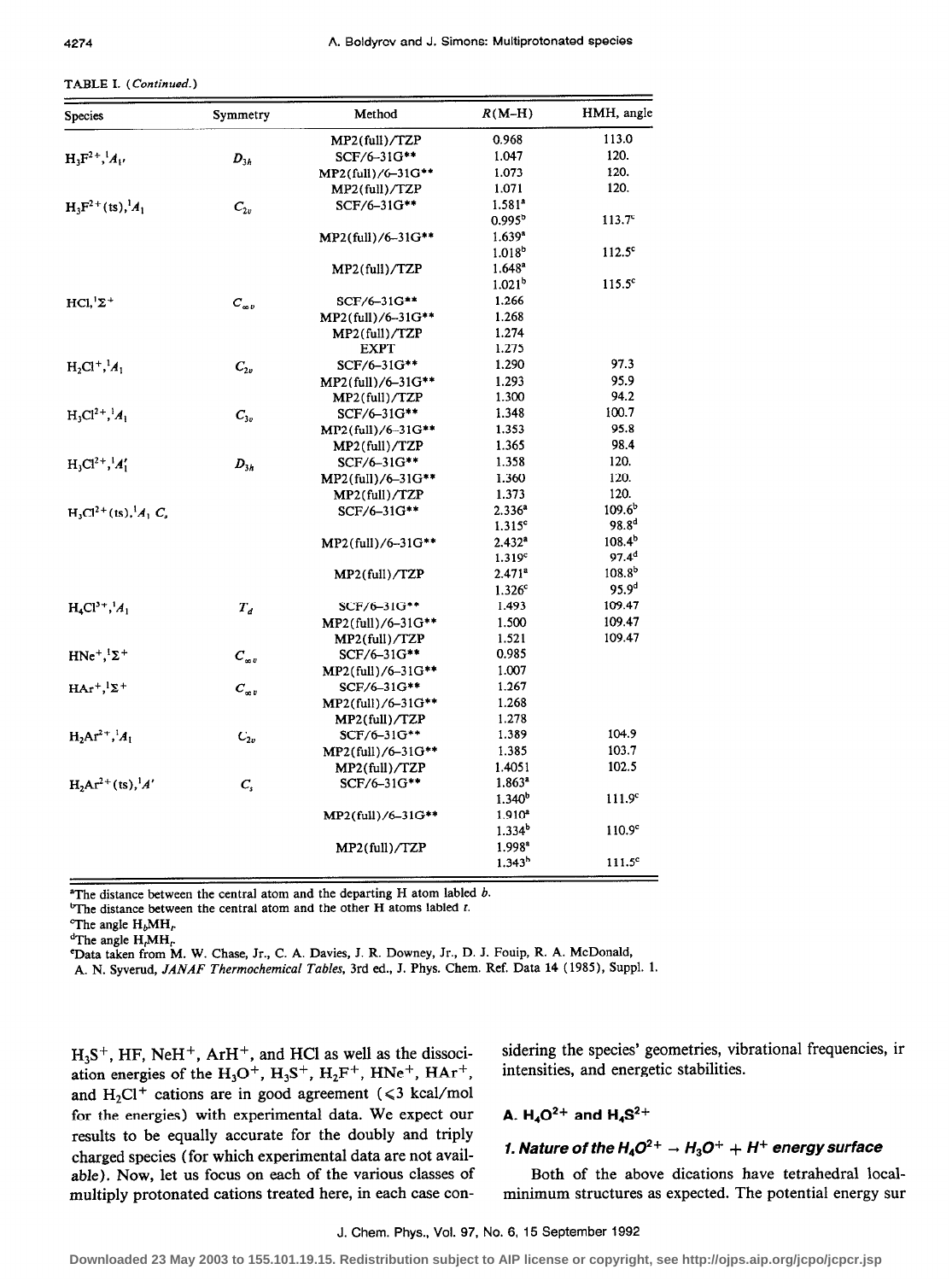TABLE II. Calculated total energies  $E_{TOT}$  (a.u.) of the OH<sub>n</sub><sup>++</sup>, FH<sub>n</sub><sup>++</sup>, NeH<sub>n</sub><sup>++</sup>, SH<sub>n</sub><sup>++</sup>, ClH<sub>n</sub><sup>++</sup>, and  $ArH_n^{k+}$  cations.

| <b>Species</b>             | Symmetry       | <b>State</b>          | SCF/6-31G**  | MP2(full)/6-31G** | MP2(full)6-311G*** |
|----------------------------|----------------|-----------------------|--------------|-------------------|--------------------|
| OH <sub>2</sub>            | $C_{2v}$       | $\boldsymbol{A}_1$    | $-76.02362$  | $-76.22245$       | $-76.28713$        |
| OH <sub>1</sub>            | $C_{3v}$       | $^{1}$ A <sub>1</sub> | $-76.31032$  | $-76.50897$       | $-76.56409$        |
| $OH42+$                    | $T_d$          | $^1A_1$               | $-76.22063$  | $-76.42451$       | $-76.47991$        |
| $OH42+$ (ts)               | $C_{3v}$       | $\boldsymbol{A}_1$    | $-76.15126$  | $-76.35528$       | $-76.40978$        |
| FH                         | $C_{av}$       | 'Σ'                   | $-100.01169$ | $-100.19670$      | $-100.28915$       |
| FH,                        | $C_{2v}$       | $A_1$                 | $-100.21518$ | $-100.40430$      | $-100.48303$       |
| $FH_1^{2+}$                | $D_{3h}$       | $\boldsymbol{A_1'}$   | $-100.04187$ | $-100.23589$      | $-100.31312$       |
| $FH_3^{2+}(ts)$            | $C_{2v}$       | $^1A_1$               | $-100.02586$ | $-100.21933$      | $-100.28885$       |
| $FH^{3+}_{4}$              | $T_d$          | $\boldsymbol{A}_1$    | $-99.58064$  | $-99.79048$       | $-99.86440$        |
| Ne                         |                | ${}^{1}S$             | $-128.47441$ | $-128.62618$      |                    |
| NeH <sup>+</sup>           | $C_{\infty}$   | 'Σ'                   | $-128.55588$ | $-128.71672$      |                    |
| SH,                        | $C_{2v}$       | $\boldsymbol{A}_1$    | $-398.67503$ | $-398.82113$      | $-398.96713$       |
| $SH_3^+$                   | $C_{3v}$       | $\boldsymbol{A}_1$    | $-398.95253$ | $-399.10297$      | $-399.25056$       |
| $SH_3^+$                   | $D_{3h}$       | $A'_1$                | $-398.90334$ | $-399.05400$      | $-399.20018$       |
| $SH_4^{\frac{5}{2}+}$      | $T_{d}$        | $\boldsymbol{A}_1$    | $-398.91448$ | $-399.063$ 14     | $-399.21269$       |
| $SH42+$ (ts)               | $C_{3v}$       | $\boldsymbol{A}_1$    | $-398.81847$ | $-398.96960$      | $-399.11596$       |
| <b>CIH</b>                 | $C_{\infty v}$ | $^1\Sigma^+$          | $-460.06621$ | $-460.21562$      | $-460.29297$       |
| $CHH^+$                    | $C_{2v}$       | $\boldsymbol{A}_1$    | $-460.27883$ | $-460.43639$      | $-460.51625$       |
| $CH32+$                    | $C_{3v}$       | $^1A_1$               | $-460.17537$ | $-460.33664$      | $-460.42009$       |
| $CH2+$                     | $D_{3h}$       | $\frac{1}{4}$         | $-460.14715$ | $-460.30720$      | $-460.38936$       |
| $CIH_3^{2+} (ts)$          | $C_{s}$        | $\overline{A'}$       | $-460.12869$ | $-460.28111$      | $-460.36003$       |
| $CH43+$                    | $T_{d}$        | $^1A_1$               | $-459.79147$ | $-459.95278$      | $-460.04198$       |
| $CIH_4^{3+}(ts_1)$         | $C_{3v}$       | $^1A_1$               | $-459.79056$ | $-459.95185$      | $-460.04111$       |
| $CH43+$ (ts <sub>2</sub> ) | $C_{2v}$       | $A_1$                 | $-459.78651$ | $-459.94798$      |                    |
| Ar                         |                | ${}^{1}S$             | $-526.77375$ | $-526.91999$      | $-527.00748$       |
| ArH <sup>+</sup>           | $C_{\infty v}$ | $1\Sigma^+$           | $-526.90961$ | $-527.06687$      | $-527.15881$       |
| Ar $H_2^{2+}$              | $C_{2v}$       | $A_1$                 | $-526.71941$ | $-526.88181$      | $-526.97868$       |
| $ArH22+(ts)$               | $C_{\rm s}$    | $\mathcal{A}'$        | $-526.70934$ | $-526.86906$      | $-526.96468$       |

<sup>4</sup>For the OH<sup>k+</sup> and FH<sub>n</sub><sup>k+</sup> species, (10s6p1d/5s3p1) basis sets were used for O and F and a (5s1p/3s1p) basis set was used for H.

| TABLE III. Calculated correlated energies (a.u.) of the OH <sup>k+</sup> , FH <sup>k+</sup> , NeH <sup>k+</sup> , SH <sup>k+</sup> , ClH <sup>k+</sup> , and ArH <sup>k+</sup> cations |  |  |  |
|----------------------------------------------------------------------------------------------------------------------------------------------------------------------------------------|--|--|--|
|----------------------------------------------------------------------------------------------------------------------------------------------------------------------------------------|--|--|--|

| <b>Species</b>        | Symmetry       | <b>State</b>        | MP2/6-311G<br>(2df, 2p) | MP3/6-311G<br>(2df, 2p) | MP4/6-311G<br>(2df, 2p) | QCISD(T)<br>$/6 - 311G(2df, 2p)$ |
|-----------------------|----------------|---------------------|-------------------------|-------------------------|-------------------------|----------------------------------|
| <b>Ne</b>             |                | ${}^{1}S$           | $-128.77969$            | $-128.78149$            | $-128.78667$            | $-128.78627$                     |
| NeH <sup>+</sup>      | $C_{\infty v}$ | $1\Sigma^+$         | $-128.86765$            | $-128.86870$            | $-128.87572$            | $-128.87509$                     |
| <b>FH</b>             | $C_{\infty}$ v | $1\Sigma^+$         | $-100.31445$            | $-100.31574$            | $-100.32422$            | $-100.32356$                     |
| $FH_2^+$              | $C_{2v}$       | $\boldsymbol{A}_1$  | $-100.51436$            | $-100.51648$            | $-100.52522$            | $-100.52465$                     |
| $FH_3^2$ <sup>+</sup> | $D_{3h}$       | $A'_1$              | $-100.34082$            | $-100.34195$            | $-100.35112$            | $-100.35046$                     |
| $FH_{3}^{2+}(ts)$     | $C_{2v}$       | $\boldsymbol{A}_1$  | $-100.31916$            | $-100.31865$            | $-100.32916$            | $-100.32814$                     |
| $FH43+$               | $T_{d}$        | $A_1$               | $-99.89156$             | $-99.88369$             | $-99.89956$             | $-99.89682$                      |
| OH <sub>2</sub>       | $C_{2v}$       | $\boldsymbol{A}_1$  | $-76.30522$             | $-76.31038$             | $-76.31983$             | $-76.31938$                      |
| $OH3+$                | $C_{3v}$       | $^1A_1$             | $-76.58499$             | $-76.59222$             | $-76,60074$             | $-76,60058$                      |
| $OH42+$               | $T_{\phi}$     | $\boldsymbol{A}_1$  | $-76.49599$             | $-76.50286$             | $-76.51170$             | $-76.51165$                      |
| $OH^{2+}_4(ts)$       | $C_{3v}$       | $^1A_1$             | $-76.42945$             | $-76.43460$             | $-76.44448$             | $-76.44407$                      |
| Ar                    |                | ${}^{1}S$           | $-526.97642$            | $-526.99034$            | $-526.99266$            | $-526.99277$                     |
| $ArH^+$               | $C_{av}$       | $1\Sigma +$         | $-527.12223$            | $-527.13845$            | $-527.14233$            | $-527.14278$                     |
| Ar $H_2^{2+}$         | $C_{2v}$       | $\boldsymbol{A}_1$  | $-526.94035$            | $-526.95721$            | $-526.96186$            | $-526.96259$                     |
| $ArH22+$ (ts)         | $C_{s}$        | $\mathbf{A}'$       | $-526.93071$            | $-526.94645$            | $-526.95075$            | $-526.95130$                     |
| C <sub>II</sub>       | $C_{\infty}$   | 'Σ+                 | $-460.29374$            | $-460.31418$            | $-460.32086$            | $-460.32134$                     |
| CH <sub>2</sub>       | $C_{2v}$       | $\boldsymbol{A}_1$  | $-460.51043$            | $-460.53297$            | $-460.54028$            | $-460.54113$                     |
| $CH32+$               | $C_{3v}$       | $\frac{1}{4}$       | $-460.40981$            | $-460.43314$            | $-460.44077$            | $-460.44193$                     |
| $CH32+$               | $D_{3n}$       | $\boldsymbol{A}'_1$ | $-460.37810$            | $-460,40109$            | $-460.40836$            | $-460.40928$                     |
| $CH32+$ (ts)          | $C_{\rm r}$    | $\mathcal{A}'$      | $-460.35506$            | $-460.37667$            | $-460.38432$            | $-460.38511$                     |
| $CH43+$               | $T_a$          | $\boldsymbol{A}_1$  | $-460.02793$            | $-460.05028$            | $-460.05787$            | $-460.05890$                     |
| $CH43+(ts1)$          | $C_{3\sigma}$  | $^1A_1$             | $-460.02808$            | $-460.05026$            | $-460.05785$            | $-460.05885$                     |
| SH <sub>2</sub>       | $C_{2v}$       | $\boldsymbol{A}_1$  | $-398.88874$            | $-398.91171$            | $-398.91944$            | $-398.92043$                     |
| $SH_3^+$              | $C_{3v}$       | $\boldsymbol{A}_1$  | $-399.16507$            | $-399.18980$            | $-399.19783$            | $-399.19936$                     |
| $SH_3^+$              | $D_{3h}$       | $^1A_1'$            | $-399.11562$            | $-399.13997$            | $-399.14754$            | $-399.14874$                     |
| $SH^{2+}_{4}$         | $T_{\phi}$     | $\boldsymbol{A}_1$  | $-399.02934$            | $-399.05291$            | $-399.06109$            | $-399.06239$                     |
| $SH^{2+}_4(ts)$       | $C_{\rm sw}$   | $^1A_1$             | $-398.99525$            | $-399.01526$            | 399.02174               | $-399.02315$                     |

\*Total energies of the NeH<sup>+</sup> cation calculated at the MP2(full)/6-31G\*\* geometry. For Ar, ArH<sup>+</sup>, and ArH<sup>2+</sup> a 311G(2d,2p) basis set was employed.

J. Chem. Phys., Vol. 97, No. 6, 15 September 1992<br>Downloaded 23 May 2003 to 155.101.19.15. Redistribution subject to AIP license or copyright, see http://ojps.aip.org/jcpo/jcpcr.jsp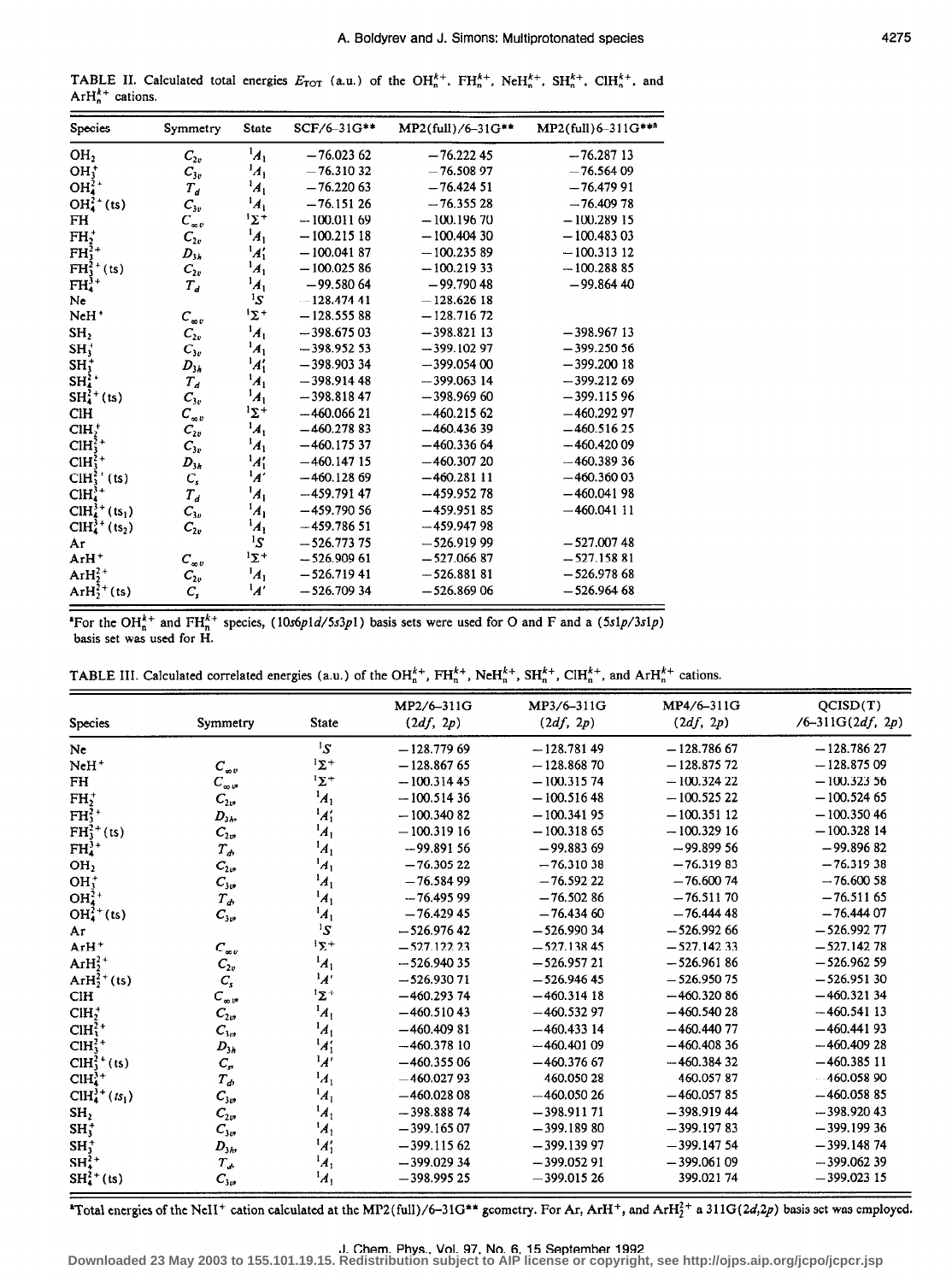TABLE IV. Calculated dissociation energies ( $E_{\text{diss}}$ ) and dissociation barriers ( $E^+$ ) (kcal/mol) at MP2(full)/6-311G\*\* geometries With the 6- $311G(2df,2p)^{a}$  basis sets.

|                                                                                    | MP2            |          | MP3            |                               | MP4            |                               | QCISD(T)       |               | $QCISD(T) + ZPEb$ |                      |
|------------------------------------------------------------------------------------|----------------|----------|----------------|-------------------------------|----------------|-------------------------------|----------------|---------------|-------------------|----------------------|
| Reaction                                                                           | $E_{\rm diss}$ | $E^+$    | $E_{\rm diss}$ | $E^+$                         | $E_{\rm diss}$ | $E^+$                         | $E_{\rm diss}$ | $E^+$         | $E_{\rm diss}$    | $\bm{E}^+$           |
| 1. OH <sub>3</sub> $-M_2 + H^+$                                                    | $+175.6$       | $\cdots$ | $+176.9$       | $\ldots$                      | $+176.3$       | $\cdots$                      | $+176.5$       | $\cdots$      | $+168.0$          | $\cdots$             |
| 2. OH <sub>4</sub> <sup>+</sup> -OH <sub>2</sub> +2H <sup>+</sup>                  | $+119.7$       | $\cdots$ | $+120.8$       | $\cdots$                      | $+120.4$       | $\ldots$                      | $+120.7$       | $\cdots$      | $+106.7$          | $\cdots$             |
| 3. $OH42+-OH3++H+$                                                                 | $-55.8$        | 41.8     | $-56.1$        | 42.8                          | $-55.9$        | 42.2                          | $-55.8$        | 42.4          | $-61.3$           | 38.1                 |
| 4. $FH_2^+$ -FH $+H^+$                                                             | $+125.4$       | $\ldots$ | $+126.0$       | $\ldots$                      | $+126.1$       | $\ldots$                      | $+126.2$       |               | $+120.0$          |                      |
| 5. $FH_3^{2+} - FH + 2H^+$                                                         | $+16.5$        | $\cdots$ | $+16.4$        | $\bullet$ $\bullet$ $\bullet$ | $+16.9$        | $\ldots$                      | $+16.9$        | $\cdots$      | $+8.9$            | $\cdots$             |
| 6. FH <sup>2+</sup> -FH <sup>+</sup> +H <sup>+</sup>                               | $-108.9$       | 13.6     | $-109.5$       | 14.6                          | $-109.2$       | 13.8                          | $-109.3$       | 14.0          | $-111.1$          | 12.2                 |
| 7. $FH_{4}^{3+}$ -FH + 3H <sup>+</sup>                                             | $-265.4$       | $\ldots$ | $-271.1$       | $\ldots$                      | $-266.5$       | $\ldots$                      | $-267.8$       | $\sim$ $\sim$ | $-270.8$          | $\ldots$             |
| 8. FH <sup>3+</sup> -FH $\ddagger$ + 2H <sup>+</sup>                               | $-390.8$       | $\cdots$ | $-397.1$       | $\cdots$                      | $-392.6$       | $\ldots$                      | $-394.0$       | $\cdots$      | $-390.8$          | $\cdots$             |
| 9. FH <sub>4</sub> <sup>3+</sup> -FH <sub>3</sub> <sup>+</sup> +H <sup>+</sup>     | $-281.9$       | $\cdots$ | $-287.6$       | $\cdots$                      | $-283.4$       | $\sim$ $\sim$ $\sim$          | $-284.7$       | $\ldots$      | $-279.7$          | $\cdots$             |
| 10. NeH <sup>+</sup> $-Ne+H^+$                                                     | $+55.2$        | $\cdots$ | $+54.7$        | $\cdots$                      | $+55.9$        | $\cdots$                      | $+55.7$        | $\cdots$      | $+51.7$           | $\cdots$             |
| 11. $SH_2^+$ -SH <sub>2</sub> +H <sup>+</sup>                                      | $+173.4$       | $\cdots$ | $+174.5$       | $\cdots$                      | $+174.7$       | $\cdots$                      | $+175.0$       | $\cdots$      | $+167.8$          | $\cdots$             |
| 12. $SH_4^{2+}$ -SH <sub>2</sub> +2H <sup>+</sup>                                  | $+88.2$        | $\cdots$ | $+88.6$        | $\ldots$                      | $+88.9$        | $\bullet$ $\bullet$ $\bullet$ | $+89.1$        | $\cdots$      | $+76.4$           | $\cdots$             |
| 13. $SH_4^{2+} - SH_3^+ + H^+$                                                     | $-85.2$        | 21.4     | $-85.9$        | 23.6                          | $-85.8$        | 24.7                          | $-85.9$        | 24.6          | $-91.4$           | 19.7                 |
| 14. $ClH++-ClH + H+$                                                               | $+136.0$       | $\ldots$ | $+137.3$       | $\sim$ $\sim$ $\sim$          | $+137.7$       | $\ldots$                      | $+137.9$       | $\cdots$      | $+132.2$          | $\cdots$             |
| 15. $CH_3^{2+}$ -CIH + 2H <sup>+</sup>                                             | $+72.8$        | $\cdots$ | $+74.6$        | $\ldots$                      | $+75.2$        | $\cdots$                      | $+75.7$        | $\cdots$      | $+65.0$           | $\cdots$             |
| 16. ClH <sup>2+</sup> -ClH <sub>2</sub> ++H <sup>+</sup>                           | $-63.1$        | 34.4     | $-62.6$        | 35.4                          | $-62.4$        | 35.4                          | $-62.2$        | 35.7          | $-67.2$           | 33.8                 |
| 17. $CH43+-CH + 3H+$                                                               | $-166.8$       | $\cdots$ | $-165.6$       | $\sim$ $\sim$ $\sim$          | $-165.0$       | $\sim$ $\sim$ $\sim$          | $-164.7$       | $\cdots$      | $-173.7$          | $\cdots$             |
| 18. ClH <sub>4</sub> <sup>3+</sup> -ClH <sub>2</sub> <sup>+</sup> +2H <sup>+</sup> | $-302.8$       | $\ldots$ | $-302.9$       | $\sim$ $\sim$ $\sim$          | $-302.7$       | $\bullet$ $\bullet$ $\bullet$ | $-302.6$       | $\cdots$      | $-305.9$          | $\sim$ $\sim$ $\sim$ |
| 19. ClH <sub>4</sub> <sup>3+</sup> -ClH <sub>3</sub> <sup>2+</sup> +H <sup>+</sup> | $-239.6$       | $-0.1$   | $-240.2$       | 0.0                           | $-240.3$       | 0.0                           | $-240.4$       | 0.0           | $-242.9$          | 0.0                  |
| 20. $ArH^+ - Ar + H$                                                               | $+91.5$        | $\cdots$ | $+92.9$        | $\cdots$                      | $+93.9$        | $\ldots$                      | $+94.1$        | $\cdots$      | $+90.0$           | $\cdots$             |
| 21. $ArH22+-Ar+2H+$                                                                | $-22.6$        | $\cdots$ | $-20.8$        | $\ldots$                      | $-19.3$        | $\cdots$                      | $-18.9$        | $\cdots$      | $-25.7$           | $\cdots$             |
| 22. $ArH22+-ArH++H+$                                                               | $-114.1$       | 6.0      | $-113.7$       | 6.8                           | $-113.2$       | 7.0                           | $-113.1$       | 7.1           | $-115.8$          | 4.6                  |

<sup>a</sup>The argon containing species were calculated with a  $6-311G(2d,2p)$  basis set. <sup>b</sup>Zero-point corrected.

TABLE V. (a) Calculated frequencies (cm<sup>-1</sup>) and ir (KM/mol) and Raman ( $\AA^4$ /amu) intensities of OH<sup>k+</sup> species. (b) Calculated frequencies (cm<sup>-1</sup>) and ir (KM/mol) and Raman ( $\AA^4$ /amu) intensities of FH<sup>k+</sup> and NeH<sup>+</sup>  $ArH<sub>n</sub><sup>k+</sup>$  species.

|     |                 |                |                       | SCF/6-31G**       |             | $MP2$ (full)/6-31G** |                      | Exptl.         |                    |
|-----|-----------------|----------------|-----------------------|-------------------|-------------|----------------------|----------------------|----------------|--------------------|
| (a) | <b>Species</b>  | Symmetry       | <b>State</b>          | Freq.             | ir          | Ram.                 | Freq.                | ir             | Freq. <sup>a</sup> |
|     | OH <sub>2</sub> | $C_{2v}$       | $\boldsymbol{A}_1$    | $v_1(a_1) = 4147$ | 16          | 75                   | 3895                 | $\overline{4}$ | 3656.65            |
|     |                 |                |                       | $v_2(a_1) = 1770$ | 105         | 6                    | 1683                 | 78             | 1594.78            |
|     |                 |                |                       | $v_1(b_2) = 4264$ | 58          | 37                   | 4033                 | 34             | 3755.79            |
|     |                 |                |                       | $ZPE = 14.6$      |             |                      | 13.7                 |                |                    |
|     | $OH3+$          | $C_{3v}$       | $A_1$                 | $v_1(a_1) = 3857$ | 46          | 39                   | 3644                 | 47             |                    |
|     |                 |                |                       | $v_2(a_1) = 782$  | 629         | 1                    | 867                  | 547            |                    |
|     |                 |                |                       | $v_3(e) = 3993$   | 630         | 11                   | 3785                 | 522            |                    |
|     |                 |                |                       | $v_4(e) = 1789$   | 141         | $\mathbf 2$          | 1712                 | 121            |                    |
|     |                 |                |                       | $ZPE = 23.2$      |             |                      | 22.2                 |                |                    |
|     | $OH42+$         | $T_d$          | $^{1}A_{1}$           | $v_1(a_1) = 3175$ | $\mathbf 0$ | 30                   | 2967                 | $\mathbf 0$    |                    |
|     |                 |                |                       | $v_2(e) = 1702$   | 0           | 3                    | 1631                 | 0              |                    |
|     |                 |                |                       | $v_3(t_2) = 3069$ | 1164        | 7                    | 2893                 | 1049           |                    |
|     |                 |                |                       | $v_4(t_2) = 1569$ | 438         | $\mathbf{1}$         | 1480                 | 414            |                    |
|     |                 |                |                       | $ZPE = 29.3$      |             |                      | 27.7                 |                |                    |
|     | $OH42+(ts)$     | $C_{3v}$       | $^{1}$ A <sub>1</sub> | $v_1(a_1) = 3576$ |             |                      | 3355                 |                |                    |
|     |                 |                |                       | $v_2(a_1) = 1421$ |             |                      | 1341                 |                |                    |
|     |                 |                |                       | $v_3(a_1) = 872i$ |             |                      | 837i                 |                |                    |
|     |                 |                |                       | $v_4(e) = 3615$   |             |                      | 3423                 |                |                    |
|     |                 |                |                       | $v_5(e) = 1773$   |             |                      | 1688                 |                |                    |
|     |                 |                |                       | $v_6(e) = 787$    |             |                      | 732                  |                |                    |
|     |                 |                |                       | $ZPE = 24.8$      |             |                      | 23.4                 |                |                    |
|     |                 |                |                       |                   | SCF/6-31G** |                      | $MP2$ (full)/6-31G** |                | Exptl.             |
| (b) | <b>Species</b>  | Symmetry       | <b>State</b>          | Freq.             | ir          | Ram.                 | Freq.                | ir             | Freq. <sup>*</sup> |
|     | FH              | $C_{\infty v}$ | $1\Sigma^+$           | $\omega e = 4493$ | 133         | 30                   | 4193                 | 82             | 4141.03            |
|     |                 |                |                       | $ZPE = 6.4$       |             |                      | 6.0                  |                |                    |
|     | $FH_2^+$        | $C_{2v}$       | $A_1$                 | $v_1(a_1) = 3796$ | 290         | 18                   | 3539                 | 242            |                    |
|     |                 |                |                       | $v_2(a_1) = 1481$ | 329         | $\mathbf{1}$         | 1453                 | 287            |                    |
|     |                 |                |                       | $v_3(b_2) = 3800$ | 1062        | 5                    | 3569                 | 881            |                    |
|     |                 |                |                       | $ZPE = 13.0$      |             |                      | 12.2                 |                |                    |

#### J. Chem. Phys., Vol. 97, No. 6, 15 September 1992

Downloaded 23 May 2003 to 155.101.19.15. Redistribution subject to AIP license or copyright, see http://ojps.aip.org/jcpo/jcpcr.jsp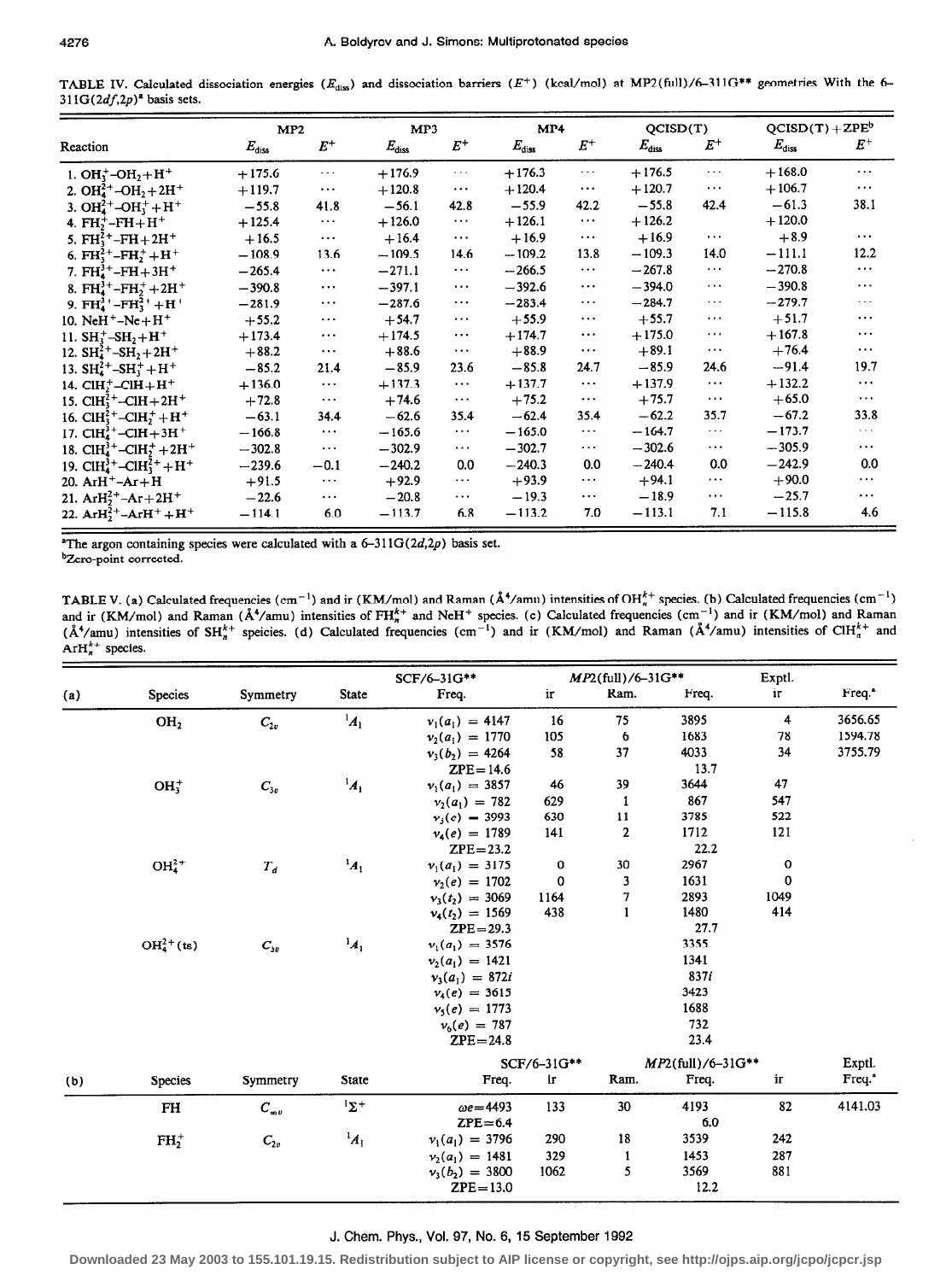# TABLE V. (Continued.)

|     |                 |                       |                    | SCF/6-31G**                            |                  |                              | $MP2$ (full)/6-31G**       |                  | Exptl.                       |
|-----|-----------------|-----------------------|--------------------|----------------------------------------|------------------|------------------------------|----------------------------|------------------|------------------------------|
| (b) | <b>Species</b>  | Symmetry              | <b>State</b>       | Freq.                                  | ir               | Ram.                         | Freq.                      | ir               | Freq. <sup>a</sup>           |
|     | $FH_3^{2+}$     | $D_{3h}$              | $\frac{1}{4}$      | $v_1(a'_1) = 2615$                     | $\pmb{0}$        | 13                           | 2757                       | 0                |                              |
|     |                 |                       |                    | $v_2(a_2'') = 574$                     | 1175             | 0                            | 396                        | 1140             |                              |
|     |                 |                       |                    | $v_3(e') = 2253$<br>$v_4(e') = 1406$   | 2183<br>172      | $\mathbf{I}$<br>$\mathbf{1}$ | 2140<br>1330               | 2064<br>159      |                              |
|     |                 |                       |                    | $ZPE = 15.0$                           |                  |                              | 14.0                       |                  |                              |
|     | $FH_3^{2+}(ts)$ | $C_{2v}$              | $\mathbf{A}_1$     | $v_1(a_1) = 3105$                      |                  |                              | 2917                       |                  |                              |
|     |                 |                       |                    | $v_2(a_1) = 1550$                      |                  |                              | 1485                       |                  |                              |
|     |                 |                       |                    | $v_3(a_1) = 1069i$                     |                  |                              | 1031/                      |                  |                              |
|     |                 |                       |                    | $v_4(b_1) = 587$                       |                  |                              | 462                        |                  |                              |
|     |                 |                       |                    | $v_5(b_2) = 2981$                      |                  |                              | 2829                       |                  |                              |
|     |                 |                       |                    | $v_6(b_2) = 906$<br>$ZPE = 13.1$       |                  |                              | 849<br>12.2                |                  |                              |
|     | $FH43+$         | $T_d$                 | $^1A_1$            | $v_1(a_1) = 1210$                      |                  |                              | 1181                       |                  |                              |
|     |                 |                       |                    | $v_2(e) = 993$                         |                  |                              | 977                        |                  |                              |
|     |                 |                       |                    | $v_3(t_2) = 1102$                      |                  |                              | 1043                       |                  |                              |
|     |                 |                       |                    | $v_4(t_2) = 1396i$                     |                  |                              | 1266i                      |                  |                              |
|     |                 |                       |                    | $ZPE = 9.3$                            |                  |                              | 9.0                        |                  |                              |
|     | $N$ e $H^+$     | $C_{\infty v}$        | $1\Sigma^+$        | $v = 2884$                             |                  |                              | 2805                       |                  |                              |
|     |                 |                       |                    | $ZPE=4.1$                              |                  |                              | 4.0                        |                  |                              |
|     |                 |                       |                    | SCF/6-31G**                            |                  |                              | MP2(full)/6-31G**          |                  | Exptl.                       |
| (c) | <b>Species</b>  | Symmetry              | State              | Freq.                                  | ir               | Ram.                         | Freq.                      | ir               | Freq. <sup>a</sup>           |
|     | SH <sub>2</sub> | $C_{2v}$              | $^{1}A_{1}$        | $v_1(a_1) = 2897$                      | 4                | 178                          | 2847                       | 4                | 2614.56                      |
|     |                 |                       |                    | $v_2(a_1) = 1341$                      | 7                | 44                           | 1270                       | 8                | 1182.68                      |
|     |                 |                       |                    | $v_3(b_2) = 2909$<br>$ZPE = 10.2$      | 8                | 134                          | 2874<br>10.0               | 7                | 2625                         |
|     | $SH_3^+$        | $C_{3v}$              | $A_1$              | $v_1(a_1) = 2850$                      | 50               | 158                          | 2777                       | 48               |                              |
|     |                 |                       |                    | $v_2(a_1) = 1169$                      | 12               | 12                           | 1119                       | 11               |                              |
|     |                 |                       |                    | $v_3(e) = 2860$                        | 79               | 87                           | 2800                       | 74               |                              |
|     |                 |                       |                    | $v_4(e) = 1367$                        | 0                | 31                           | 1283                       | $\bf{0}$         |                              |
|     |                 |                       |                    | $ZPE = 17.8$                           |                  |                              | 17.2                       |                  |                              |
|     | $SH_3^+$        | $D_{3h}$              | $A'_1$             | $v_1(a_1) = 2870$                      |                  |                              | 2827                       |                  |                              |
|     |                 |                       |                    | $v_2(a_2'') = 1191i$                   |                  |                              | 1139i<br>2928              |                  |                              |
|     |                 |                       |                    | $v_3(e') = 2965$<br>$v_4(e') = 1206$   |                  |                              | 1143                       |                  |                              |
|     |                 |                       |                    | $ZPE = 16.0$                           |                  |                              | 15.7                       |                  |                              |
|     | $SH42+$         | $T_d$                 | $\frac{1}{4}$      | $v_1(a_1) = 2631$                      | $\boldsymbol{0}$ | 168                          | 2557                       | $\boldsymbol{0}$ |                              |
|     |                 |                       |                    | $v_2(e) = 1315$                        | $\mathbf 0$      | 22                           | 1243                       | $\mathbf 0$      |                              |
|     |                 |                       |                    | $v_3(t_2) = 2640$                      | 596              | 39                           | 2574                       | 587              |                              |
|     |                 |                       |                    | $v_4(t_2) = 1101$                      | 24               | 6                            | 1026<br>22.7               | 31               |                              |
|     | $SH42+(ts)$     | $\boldsymbol{C_{3v}}$ | $A_1$              | $ZPE = 23.6$<br>$v_1(a_1) = 2759$      |                  |                              | 2687                       |                  |                              |
|     |                 |                       |                    | $v_2(a_1) = 1098$                      |                  |                              | 1049                       |                  |                              |
|     |                 |                       |                    | $v_3(a_1) = 715i$                      |                  |                              | 716i                       |                  |                              |
|     |                 |                       |                    | $v_4(e) = 2772$                        |                  |                              | 2710                       |                  |                              |
|     |                 |                       |                    | $v_5(e) = 1315$                        |                  |                              | 1240                       |                  |                              |
|     |                 |                       |                    | $v_6(e) = 429$<br>$ZPE = 1-8.4$        |                  |                              | 402<br>17.8                |                  |                              |
|     |                 |                       |                    |                                        |                  |                              |                            |                  |                              |
| (d) | <b>Species</b>  | Symmetry              | State              | SCF/6-31G**<br>Freq.                   | ir               | Ram.                         | MP2(full)/6-31G**<br>Freq. | ir               | Exptl.<br>Freq. <sup>a</sup> |
|     |                 |                       | $1\Sigma^+$        |                                        |                  |                              |                            |                  |                              |
|     | <b>CIH</b>      | $C_{\infty v}$        |                    | $\omega_e = 3180$<br>$ZPE = 4.5$       | 34               | 117                          | 3125<br>4.5                | 22               | 2990.94                      |
|     | $CIH_2^+$       | $\mathcal{C}_{2v}$    | $\boldsymbol{A}_1$ | $v_1(a_1) = 2967$                      | 233              | 96                           | 2909                       | 197              |                              |
|     |                 |                       |                    | $v_2(a_1) = 1351$                      | 21               | 19                           | 1277                       | 18               |                              |
|     |                 |                       |                    | $v_3(b_2) = 2962$                      | 362              | 57                           | 2916                       | 300              |                              |
|     | $CH32+$         |                       | $\boldsymbol{A}_1$ | $ZPE = 10.4$                           | 409              |                              | 10.2<br>2453               | 372              |                              |
|     |                 | $\boldsymbol{C_{3v}}$ |                    | $v_1(a_1) = 2509$<br>$v_2(a_1) = 1035$ | 192              | 87<br>7                      | 1009                       | 178              |                              |
|     |                 |                       |                    | $v_3(e) = 2410$                        | 1003             | 34                           | 2367                       | 880              |                              |
|     |                 |                       |                    | $v_4(e) = 1286$                        | 28               | 15                           | 1220                       | 28               |                              |
|     |                 |                       |                    | $ZPE = 15.6$                           |                  |                              | 15.2                       |                  |                              |
|     | $CH32+$         | $D_{3h}$              | $^1A_1'$           | $v_1(a'_1) = 2365$                     |                  |                              | 2347                       |                  |                              |
|     |                 |                       |                    | $v_2(a_2'') = 925i$                    |                  |                              | 915i                       |                  |                              |
|     |                 |                       |                    | $v_3(e') = 2313$                       |                  |                              | 2306                       |                  |                              |

J. Chem. Phys., Vol. 97, No. 6, 15 September 1992 **Downloaded 23 May 2003 to 155.101.19.15. Redistribution subject to AIP license or copyright, see http://ojps.aip.org/jcpo/jcpcr.jsp**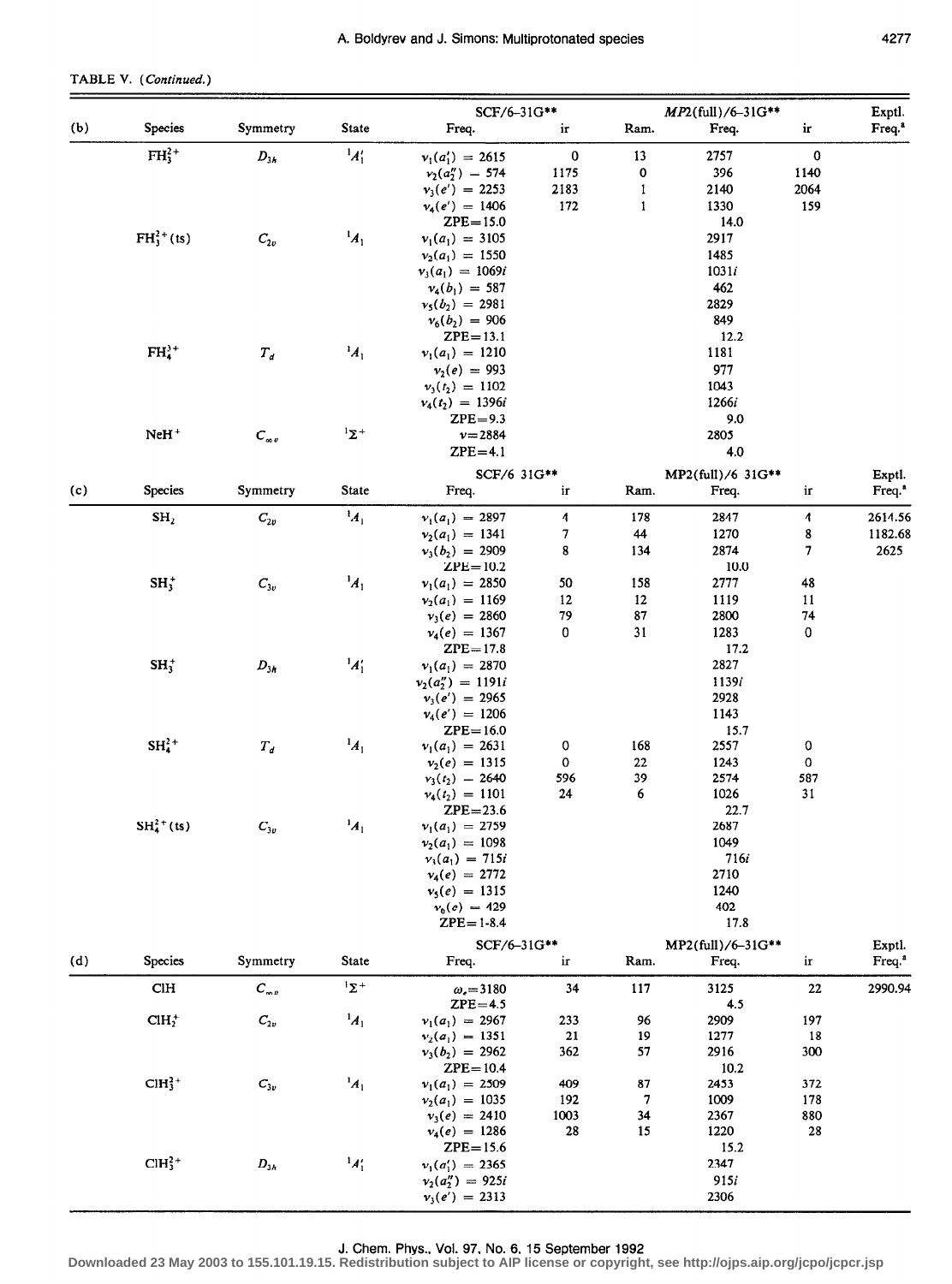#### TABLE V. (Continued.)

| Freq. <sup>a</sup><br>ir<br>Freq.<br>Ram.<br>Freq.<br><b>State</b><br>ir<br>Species<br>Symmetry<br>1035<br>$v_4(e') = 1088$<br>12.9<br>$ZPE = 13.1$<br>$\boldsymbol{A}$<br>$CH32+(ts)$<br>2683<br>$\boldsymbol{C}_s$<br>$v_1(a') = 2735$<br>1237<br>$v_2(a') = 1302$<br>523<br>$v_3(a') = 554$<br>817i<br>$v_4(a') = 841i$<br>2675<br>$v_5(a'') = 2713$<br>588<br>$v_6(a'') = 616$<br>11.0<br>$ZPE = 11.3$<br>$A_1$<br>0<br>$CH43+$<br>0<br>90<br>1591<br>$\boldsymbol{T}_d$<br>$v_1(a_1) = 1612$<br>0<br>0<br>17<br>1012<br>$v_2(e) = 1062$<br>7<br>2531<br>2673<br>1220<br>$v_3(t_2) = 1237$<br>2<br>14<br>11<br>727<br>$v_4(t_2) = 764$<br>13.5<br>$ZPE = 13.9$<br>$CH43+(ts1)$<br>$^{1}A_{1}$<br>1691<br>$C_{3v}$<br>$v_1(a_1) = 1713$<br>907<br>$v_2(a_1) = 950$<br>8881<br>$v_3(a_1) = 895i$<br>1426<br>$v_4(e) = 1441$<br>1012<br>$v_5(e) = 1062$<br>712<br>$v_6(e) = 750$<br>12.7<br>$ZPE=13.1$<br>$CH43+(ts2)$<br>$\boldsymbol{A}_1$<br>1947<br>$C_{2v}$<br>$v_1(a_1) = 1965$<br>1074<br>$v_2(a_1) = 1125$<br>639<br>$v_3(a_1) = 671$<br>844i<br>$v_4(a_1) = 857i$<br>896<br>$v_5(a_2) = 936$<br>1828<br>$v_6(b_1) = 1837$<br>666<br>$v_7(b_1) = 697$<br>837<br>$v_8(b_2) = 874$<br>1244i<br>$v_9(b_2) = 1243i$<br>11.3<br>$ZPE = 11.6$<br>$1\Sigma$ +<br>567<br>$C_{\infty v}$<br>680<br>43<br>2884<br>$ArH^+$<br>$v = 2896$<br>4.1<br>$ZPE=4.1$<br>$^1A_1$<br>1989<br>882<br>$ArH22+$<br>$C_{2v}$<br>1003<br>34<br>$v_1(a_1) = 1953$<br>9<br>128<br>127<br>1024<br>$v_2(a_1) = 1040$<br>1976<br>13<br>1766<br>1747<br>$v_3(b_2) = 1699$<br>6.8<br>$ZPE=6.7$<br>$\boldsymbol{A'}$<br>$ArH22+(ts)$<br>2282<br>$\boldsymbol{C}_s$<br>$v_1(a') = 2230$<br>710<br>$v_2(a') = 736$<br>1033i<br>$v_3(a') = 1041i$<br>4.3<br>$ZPE=4.2$ |     |  | SCF/6-31G** |  | MP2(full)/6-31G** | Exptl. |
|-------------------------------------------------------------------------------------------------------------------------------------------------------------------------------------------------------------------------------------------------------------------------------------------------------------------------------------------------------------------------------------------------------------------------------------------------------------------------------------------------------------------------------------------------------------------------------------------------------------------------------------------------------------------------------------------------------------------------------------------------------------------------------------------------------------------------------------------------------------------------------------------------------------------------------------------------------------------------------------------------------------------------------------------------------------------------------------------------------------------------------------------------------------------------------------------------------------------------------------------------------------------------------------------------------------------------------------------------------------------------------------------------------------------------------------------------------------------------------------------------------------------------------------------------------------------------------------------------------------------------------------------------------------------------------------------------------------------------------------------|-----|--|-------------|--|-------------------|--------|
|                                                                                                                                                                                                                                                                                                                                                                                                                                                                                                                                                                                                                                                                                                                                                                                                                                                                                                                                                                                                                                                                                                                                                                                                                                                                                                                                                                                                                                                                                                                                                                                                                                                                                                                                           | (d) |  |             |  |                   |        |
|                                                                                                                                                                                                                                                                                                                                                                                                                                                                                                                                                                                                                                                                                                                                                                                                                                                                                                                                                                                                                                                                                                                                                                                                                                                                                                                                                                                                                                                                                                                                                                                                                                                                                                                                           |     |  |             |  |                   |        |
|                                                                                                                                                                                                                                                                                                                                                                                                                                                                                                                                                                                                                                                                                                                                                                                                                                                                                                                                                                                                                                                                                                                                                                                                                                                                                                                                                                                                                                                                                                                                                                                                                                                                                                                                           |     |  |             |  |                   |        |
|                                                                                                                                                                                                                                                                                                                                                                                                                                                                                                                                                                                                                                                                                                                                                                                                                                                                                                                                                                                                                                                                                                                                                                                                                                                                                                                                                                                                                                                                                                                                                                                                                                                                                                                                           |     |  |             |  |                   |        |
|                                                                                                                                                                                                                                                                                                                                                                                                                                                                                                                                                                                                                                                                                                                                                                                                                                                                                                                                                                                                                                                                                                                                                                                                                                                                                                                                                                                                                                                                                                                                                                                                                                                                                                                                           |     |  |             |  |                   |        |
|                                                                                                                                                                                                                                                                                                                                                                                                                                                                                                                                                                                                                                                                                                                                                                                                                                                                                                                                                                                                                                                                                                                                                                                                                                                                                                                                                                                                                                                                                                                                                                                                                                                                                                                                           |     |  |             |  |                   |        |
|                                                                                                                                                                                                                                                                                                                                                                                                                                                                                                                                                                                                                                                                                                                                                                                                                                                                                                                                                                                                                                                                                                                                                                                                                                                                                                                                                                                                                                                                                                                                                                                                                                                                                                                                           |     |  |             |  |                   |        |
|                                                                                                                                                                                                                                                                                                                                                                                                                                                                                                                                                                                                                                                                                                                                                                                                                                                                                                                                                                                                                                                                                                                                                                                                                                                                                                                                                                                                                                                                                                                                                                                                                                                                                                                                           |     |  |             |  |                   |        |
|                                                                                                                                                                                                                                                                                                                                                                                                                                                                                                                                                                                                                                                                                                                                                                                                                                                                                                                                                                                                                                                                                                                                                                                                                                                                                                                                                                                                                                                                                                                                                                                                                                                                                                                                           |     |  |             |  |                   |        |
|                                                                                                                                                                                                                                                                                                                                                                                                                                                                                                                                                                                                                                                                                                                                                                                                                                                                                                                                                                                                                                                                                                                                                                                                                                                                                                                                                                                                                                                                                                                                                                                                                                                                                                                                           |     |  |             |  |                   |        |
|                                                                                                                                                                                                                                                                                                                                                                                                                                                                                                                                                                                                                                                                                                                                                                                                                                                                                                                                                                                                                                                                                                                                                                                                                                                                                                                                                                                                                                                                                                                                                                                                                                                                                                                                           |     |  |             |  |                   |        |
|                                                                                                                                                                                                                                                                                                                                                                                                                                                                                                                                                                                                                                                                                                                                                                                                                                                                                                                                                                                                                                                                                                                                                                                                                                                                                                                                                                                                                                                                                                                                                                                                                                                                                                                                           |     |  |             |  |                   |        |
|                                                                                                                                                                                                                                                                                                                                                                                                                                                                                                                                                                                                                                                                                                                                                                                                                                                                                                                                                                                                                                                                                                                                                                                                                                                                                                                                                                                                                                                                                                                                                                                                                                                                                                                                           |     |  |             |  |                   |        |
|                                                                                                                                                                                                                                                                                                                                                                                                                                                                                                                                                                                                                                                                                                                                                                                                                                                                                                                                                                                                                                                                                                                                                                                                                                                                                                                                                                                                                                                                                                                                                                                                                                                                                                                                           |     |  |             |  |                   |        |
|                                                                                                                                                                                                                                                                                                                                                                                                                                                                                                                                                                                                                                                                                                                                                                                                                                                                                                                                                                                                                                                                                                                                                                                                                                                                                                                                                                                                                                                                                                                                                                                                                                                                                                                                           |     |  |             |  |                   |        |
|                                                                                                                                                                                                                                                                                                                                                                                                                                                                                                                                                                                                                                                                                                                                                                                                                                                                                                                                                                                                                                                                                                                                                                                                                                                                                                                                                                                                                                                                                                                                                                                                                                                                                                                                           |     |  |             |  |                   |        |
|                                                                                                                                                                                                                                                                                                                                                                                                                                                                                                                                                                                                                                                                                                                                                                                                                                                                                                                                                                                                                                                                                                                                                                                                                                                                                                                                                                                                                                                                                                                                                                                                                                                                                                                                           |     |  |             |  |                   |        |
|                                                                                                                                                                                                                                                                                                                                                                                                                                                                                                                                                                                                                                                                                                                                                                                                                                                                                                                                                                                                                                                                                                                                                                                                                                                                                                                                                                                                                                                                                                                                                                                                                                                                                                                                           |     |  |             |  |                   |        |
|                                                                                                                                                                                                                                                                                                                                                                                                                                                                                                                                                                                                                                                                                                                                                                                                                                                                                                                                                                                                                                                                                                                                                                                                                                                                                                                                                                                                                                                                                                                                                                                                                                                                                                                                           |     |  |             |  |                   |        |
|                                                                                                                                                                                                                                                                                                                                                                                                                                                                                                                                                                                                                                                                                                                                                                                                                                                                                                                                                                                                                                                                                                                                                                                                                                                                                                                                                                                                                                                                                                                                                                                                                                                                                                                                           |     |  |             |  |                   |        |
|                                                                                                                                                                                                                                                                                                                                                                                                                                                                                                                                                                                                                                                                                                                                                                                                                                                                                                                                                                                                                                                                                                                                                                                                                                                                                                                                                                                                                                                                                                                                                                                                                                                                                                                                           |     |  |             |  |                   |        |
|                                                                                                                                                                                                                                                                                                                                                                                                                                                                                                                                                                                                                                                                                                                                                                                                                                                                                                                                                                                                                                                                                                                                                                                                                                                                                                                                                                                                                                                                                                                                                                                                                                                                                                                                           |     |  |             |  |                   |        |
|                                                                                                                                                                                                                                                                                                                                                                                                                                                                                                                                                                                                                                                                                                                                                                                                                                                                                                                                                                                                                                                                                                                                                                                                                                                                                                                                                                                                                                                                                                                                                                                                                                                                                                                                           |     |  |             |  |                   |        |
|                                                                                                                                                                                                                                                                                                                                                                                                                                                                                                                                                                                                                                                                                                                                                                                                                                                                                                                                                                                                                                                                                                                                                                                                                                                                                                                                                                                                                                                                                                                                                                                                                                                                                                                                           |     |  |             |  |                   |        |
|                                                                                                                                                                                                                                                                                                                                                                                                                                                                                                                                                                                                                                                                                                                                                                                                                                                                                                                                                                                                                                                                                                                                                                                                                                                                                                                                                                                                                                                                                                                                                                                                                                                                                                                                           |     |  |             |  |                   |        |
|                                                                                                                                                                                                                                                                                                                                                                                                                                                                                                                                                                                                                                                                                                                                                                                                                                                                                                                                                                                                                                                                                                                                                                                                                                                                                                                                                                                                                                                                                                                                                                                                                                                                                                                                           |     |  |             |  |                   |        |
|                                                                                                                                                                                                                                                                                                                                                                                                                                                                                                                                                                                                                                                                                                                                                                                                                                                                                                                                                                                                                                                                                                                                                                                                                                                                                                                                                                                                                                                                                                                                                                                                                                                                                                                                           |     |  |             |  |                   |        |
|                                                                                                                                                                                                                                                                                                                                                                                                                                                                                                                                                                                                                                                                                                                                                                                                                                                                                                                                                                                                                                                                                                                                                                                                                                                                                                                                                                                                                                                                                                                                                                                                                                                                                                                                           |     |  |             |  |                   |        |
|                                                                                                                                                                                                                                                                                                                                                                                                                                                                                                                                                                                                                                                                                                                                                                                                                                                                                                                                                                                                                                                                                                                                                                                                                                                                                                                                                                                                                                                                                                                                                                                                                                                                                                                                           |     |  |             |  |                   |        |
|                                                                                                                                                                                                                                                                                                                                                                                                                                                                                                                                                                                                                                                                                                                                                                                                                                                                                                                                                                                                                                                                                                                                                                                                                                                                                                                                                                                                                                                                                                                                                                                                                                                                                                                                           |     |  |             |  |                   |        |
|                                                                                                                                                                                                                                                                                                                                                                                                                                                                                                                                                                                                                                                                                                                                                                                                                                                                                                                                                                                                                                                                                                                                                                                                                                                                                                                                                                                                                                                                                                                                                                                                                                                                                                                                           |     |  |             |  |                   |        |
|                                                                                                                                                                                                                                                                                                                                                                                                                                                                                                                                                                                                                                                                                                                                                                                                                                                                                                                                                                                                                                                                                                                                                                                                                                                                                                                                                                                                                                                                                                                                                                                                                                                                                                                                           |     |  |             |  |                   |        |
|                                                                                                                                                                                                                                                                                                                                                                                                                                                                                                                                                                                                                                                                                                                                                                                                                                                                                                                                                                                                                                                                                                                                                                                                                                                                                                                                                                                                                                                                                                                                                                                                                                                                                                                                           |     |  |             |  |                   |        |
|                                                                                                                                                                                                                                                                                                                                                                                                                                                                                                                                                                                                                                                                                                                                                                                                                                                                                                                                                                                                                                                                                                                                                                                                                                                                                                                                                                                                                                                                                                                                                                                                                                                                                                                                           |     |  |             |  |                   |        |
|                                                                                                                                                                                                                                                                                                                                                                                                                                                                                                                                                                                                                                                                                                                                                                                                                                                                                                                                                                                                                                                                                                                                                                                                                                                                                                                                                                                                                                                                                                                                                                                                                                                                                                                                           |     |  |             |  |                   |        |
|                                                                                                                                                                                                                                                                                                                                                                                                                                                                                                                                                                                                                                                                                                                                                                                                                                                                                                                                                                                                                                                                                                                                                                                                                                                                                                                                                                                                                                                                                                                                                                                                                                                                                                                                           |     |  |             |  |                   |        |
|                                                                                                                                                                                                                                                                                                                                                                                                                                                                                                                                                                                                                                                                                                                                                                                                                                                                                                                                                                                                                                                                                                                                                                                                                                                                                                                                                                                                                                                                                                                                                                                                                                                                                                                                           |     |  |             |  |                   |        |
|                                                                                                                                                                                                                                                                                                                                                                                                                                                                                                                                                                                                                                                                                                                                                                                                                                                                                                                                                                                                                                                                                                                                                                                                                                                                                                                                                                                                                                                                                                                                                                                                                                                                                                                                           |     |  |             |  |                   |        |
|                                                                                                                                                                                                                                                                                                                                                                                                                                                                                                                                                                                                                                                                                                                                                                                                                                                                                                                                                                                                                                                                                                                                                                                                                                                                                                                                                                                                                                                                                                                                                                                                                                                                                                                                           |     |  |             |  |                   |        |
|                                                                                                                                                                                                                                                                                                                                                                                                                                                                                                                                                                                                                                                                                                                                                                                                                                                                                                                                                                                                                                                                                                                                                                                                                                                                                                                                                                                                                                                                                                                                                                                                                                                                                                                                           |     |  |             |  |                   |        |
|                                                                                                                                                                                                                                                                                                                                                                                                                                                                                                                                                                                                                                                                                                                                                                                                                                                                                                                                                                                                                                                                                                                                                                                                                                                                                                                                                                                                                                                                                                                                                                                                                                                                                                                                           |     |  |             |  |                   |        |
|                                                                                                                                                                                                                                                                                                                                                                                                                                                                                                                                                                                                                                                                                                                                                                                                                                                                                                                                                                                                                                                                                                                                                                                                                                                                                                                                                                                                                                                                                                                                                                                                                                                                                                                                           |     |  |             |  |                   |        |

<sup>a</sup>Data from M. W. Chase, Jr., C. A. Davies, J. R. Downey, Jr., D. J. Fouip, R. A. McDonald, A. N. Syverud, JANAF Thermochemical Tables, 3rd ed. J. Phys. Chem. Ref. Data 14 (1985), Suppl. 1.

faces (see Fig. 1 for that of the oxygen-containing dication) for  $H_4O^{2+}$  and  $H_4S^{2+}$  are repulsive at large  $H_3X^+$ -H<sup>+</sup> separation due to the large Coulomb repulsion between the two unit positive charges. Near the barrier, electron density from the  $H_3X^+$  moiety flows to the approaching H<sup>+</sup> ion, as the fourth X-H  $\sigma$  bond begins to form. This flow in density is monitored in Fig. 1 through the partial charges on the approaching  $(H_b)$  and three equivalent (H<sub>t</sub>) hydrogen atom centers. Once this new bond is formed, the entire  $+2$  charge is distributed through all four H atom centers as a result of which the quantum mechanical Coulomb repulsion energy is dramatically reduced. At the tetrahedral geometry, the charge delocalization is optimal and entirely uniform, and the total energy is a minimum.

# 2. Comparison with classical Coulomb electrostatic energies

It is informative to examine the nature of the Coulombic energy content of these species in further detail, and, in particular, to compare the results of our quantum calculations to predictions of various classical electrostatic models. So doing can increase our understanding of the forces that act to stabilize these species.

In Fig. 1 we display our fully quantal  $H_4O^{2+}$  energies as functions of the distance  $R(OH)$  between the O atom and the unique  $H^+$  cation [with the other internal geometrical degrees of freedom optimized for each such  $R(OH)$ ]. Also shown are the corresponding energies (at these same nuclear geometries) of a classical model that intentionally excludes bond formation with the approaching  $H^+$  ion.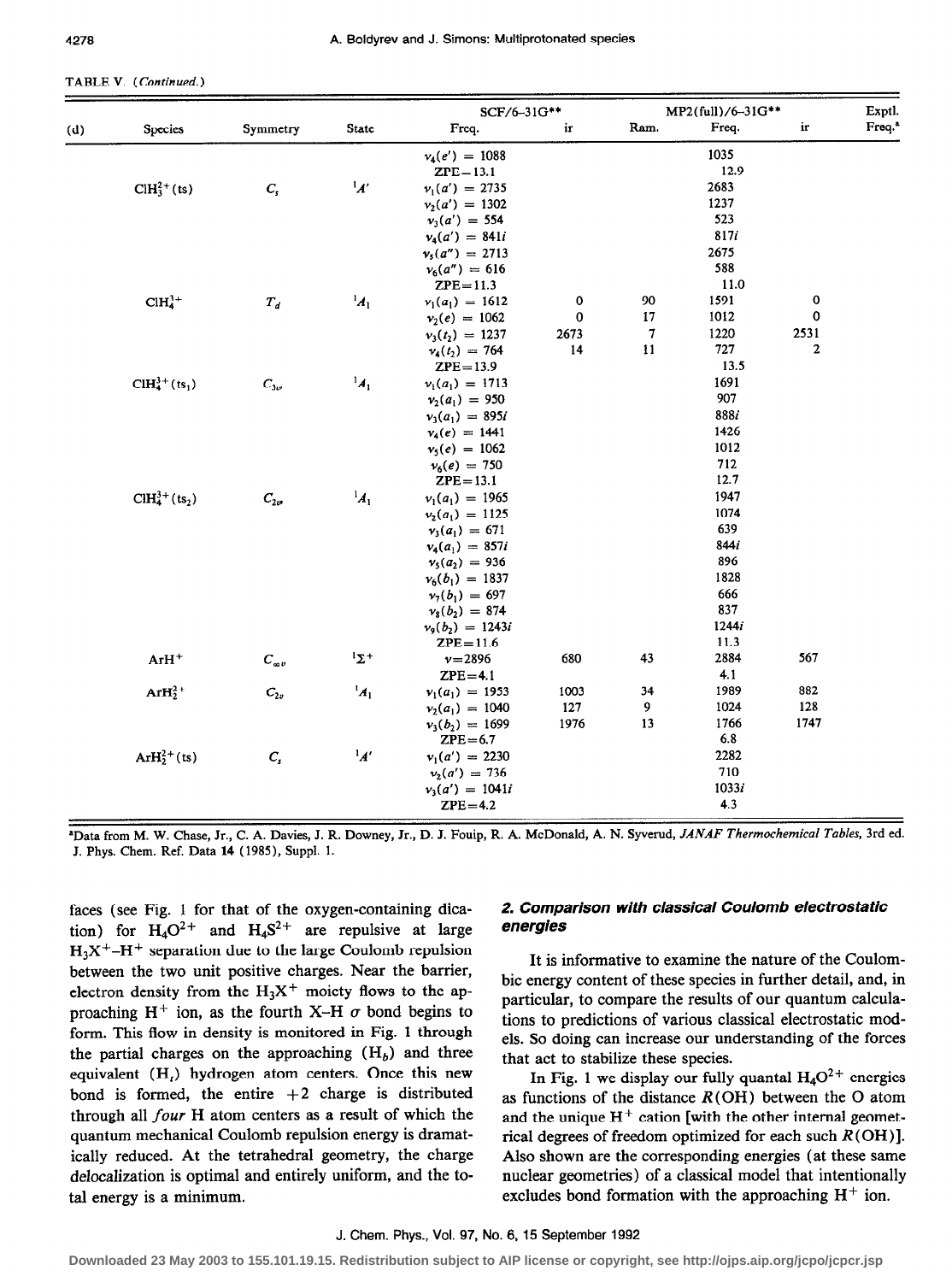The higher energy curve in Fig. 1 gives the energy of interaction of a unit positive charge located on the unique H center with an  $H_3O^+$  ion whose internal geometry is made identical to that obtained in our *ab initio*  $H_4O^{2+}$ calculations at each  $R(OH)$ , but whose orbitals have been SCF-optimized in the presence of the unit positive charge on the unique H center. In these calculations, the net charges on the three identical H atoms and the 0 atom reflect the quantal charge distribution of  $H_3O^+$  polarized by the unit positive charge at  $R(OH)$ . Although these energies closely parallel the correct  $H_4O^{2+}$  energies down to  $\sim$  2.1 Å, they deviate strongly for shorter distances. In particular, as the fourth O-H bond begins to form, the  $H_4O^{2+}$  quantum energy (which contains an attractive O-H bond energy contribution that both classical curves are lacking) drops significantly below this energy. For example, at the  $H_4O^2$ <sup>+</sup> equilibrium geometry, the quantum energy is 56 kcal/mol above the  $H_3O^+ + H^+$  asymptote whereas this model's energy lies at 112 kcal/mol.

Another difference between the fully quantal results and those of the classical Coulomb interaction model outlined above resides in the symmetry of the charge distribution in the former that is absent in the latter. Specifically, our quanta1 results show four equally charged H atoms, but in the above model, the classical Coulomb energy was calculated for a "charge localized" state. To further investigate the effects of charge delocalization, one can compute (e.g., at  $R(OH) = 1.0228$  Å where all four O–H distances are equal) the Coulombic energy content of a unit positive charge on one H center with three  $+1/3$  charges on the



FIG. 1. The lowest energy curve gives a plot of the SCF/6-31G\*\* ground state electronic energy (including nuclear repulsion) of  $H_4O^{2+}$  as a function of one O-H bond length  $R(OH)$  with the remaining internal coordinates of the H,O moiety optimized to produce minimum energy for each value of  $R(OH)$ . The partial charges on the departing H atom and those on the three remaining H atoms are given by the pairs of numbers (e.g., 0.94 and 0.53 are the charges near the barrier top). The higher energy curve represents the interaction energy of a single unit positive charge on the unique H atom center at  $R(OH)$  interacting with  $H_3O^+$ . The two curves are close or indistinguishable for  $R(OH) > -2.1$  Å.

other three H centers compared to the Coulomb energy of four equal  $+1/2$  charges on the four H centers. The former lies 196 kcal/mol above the  $H_3O^+ + H^+$  asymptote, and the latter lies even 33 kcal/mol higher.

It may be surprising that four equivalent charges of magnitude l/2 produce greater classical Coulombic repulsion energy than the charge localized state with one unit charge and three charges of magnitude l/3. At first glance, this aspect of the classical model seems inconsistent with the results of our quantum calculations which show equal charge densities (i.e., average charges) on the four equivalent H atoms. To achieve any sense of agreement, one can postulate that four equally weighted classical "resonance structures" (each with one of the H atoms carrying  $\sim$  unit charge and the remaining three having charge  $\sim$  1/3) are superposed to produce the quantum state and that the classical picture corresponds to only one of these resonance structures. The difference between the quantum and classical results is then ascribed to quantum interferences among the four structures.

#### 3. High energy content of multiprotonated species

Of course, the  $T_d$  H<sub>4</sub>O<sup>2+</sup> and H<sub>4</sub>S<sup>2+</sup> structures are not the lowest-energy geometries that these species can realize. The dissociation products  $H_3X^+$  and  $H^+$  are predicted to be lower in energy by 61 and 91 kcal/mol, respectively, at the  $QCISD(T)/6-311(2df,2p)/MP2(full)/TZP+ZPE/$ MP2(fu11)/6-31G\*\* level for these two dications. These  $T_d$  forms of H<sub>4</sub>O<sup>2+</sup> and H<sub>4</sub>S<sup>2+</sup> are separated from their dissociation products by barriers of 38 and 20 kcal/mol, as a result of which both of them may be sufficiently long lived to be detected in gas-phase experiments.

# **B.** H<sub>3</sub> $F^{2+}$  and H<sub>3</sub>Cl<sup>2+</sup>

 $C_{3n}$  pyramidal structures with one lone electron pair on the central atom are expected (in analogy<sup>14,15</sup> with  $NH<sub>3</sub>$ and  $H_3O^+$ ) for  $H_3F^{2+}$  and  $H_3Cl^{2+}$ . Both of these dications are found to have such local minima, but  $H_3F^{2+}$ actually has a  $D_{3h}$  planar structure (because the Coulomb repulsions between its hydrogen atoms are larger than in ClH<sup>2+</sup>, which is found to have a pyramidal  $C_{3v}$  structure). At our highest QCISD(T)/6-311G(2df,2p)/MP2(full)/ TZP + ZPE/MP2(full)/6-31G\*\* level, the  $H_3Cl^{2+}$  dication has a high ( 18 kcal/mol) inversion barrier. However, this value is much lower than inversion barriers of the isoelectronic PH<sub>3</sub> [35 kcal/mol (Ref. 16)] and SH $_3^+$  [32 kcal/mol (Ref. 17)] species, again due to the larger Coulomb repulsion among the hydrogen centers of  $\text{CH}_3^{2+}$ .

The  $H_3F^{2+}$  and  $H_3Cl^{2+}$  dications are predicted to lie above their dissociation products  $(H_2X^+$  and  $H^+)$  by 111 and 67 kcal/mol, respectively, at the QCISD(T)/6-  $311G(2df,2p)/MP2(full)/TZP+ZPE/MP2(full)/6-$ 31G\*\* level. At this same level, our calculations indicate that  $H_3F^{2+}$  and  $H_3Cl^{2+}$  have 12 and 34 kcal/mol dissociation potential barriers, respectively.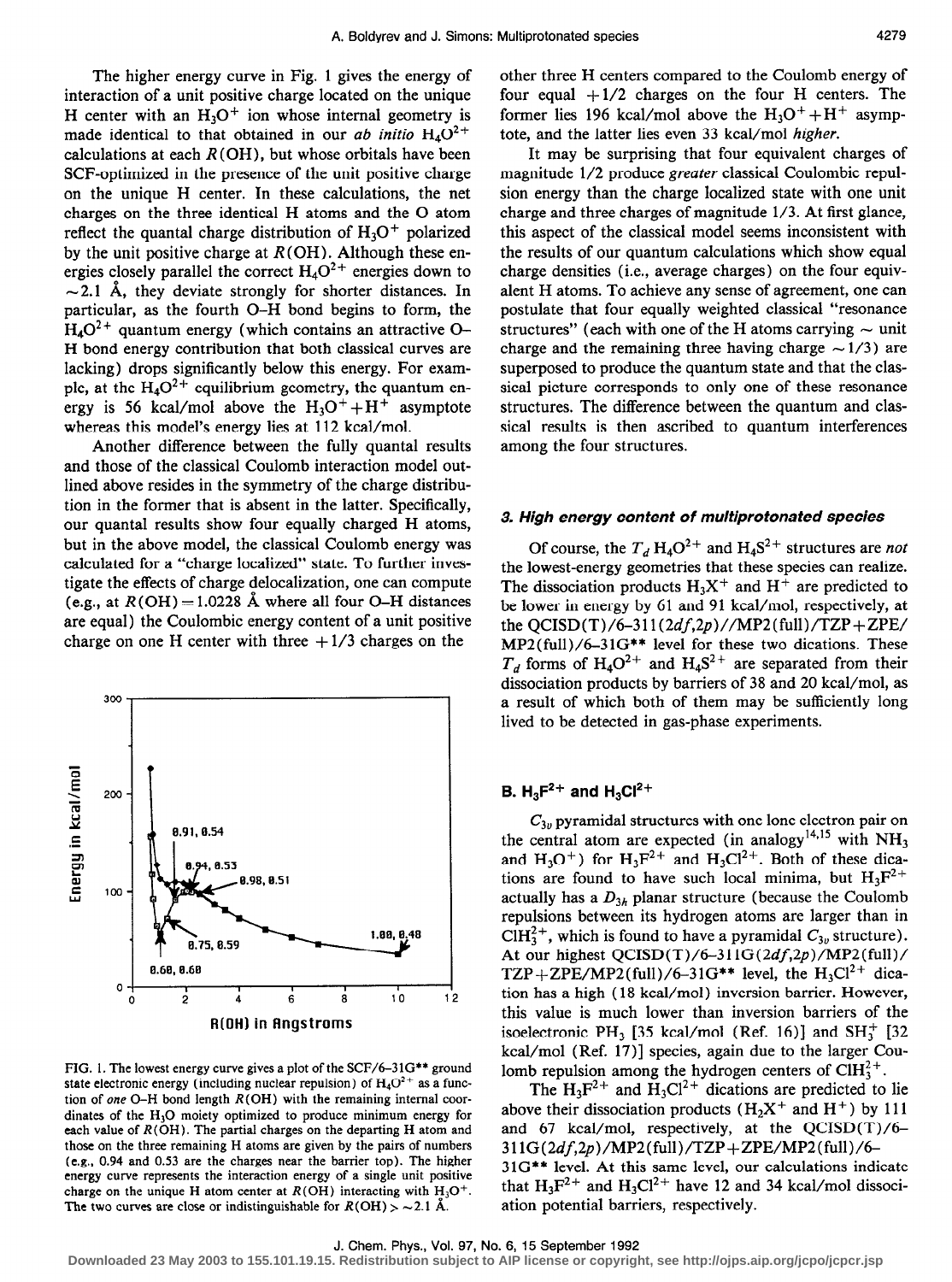100

# C. H $_2$ Ne $^{2+}$  and H $_2$ Ar $^{2+}$

For H<sub>2</sub>Ne<sup>2+</sup>, geometry optimization within  $D_{m,h}$  or  $C_{2n}$  symmetry leads to dissociation into  $H^+ + Ne + H^+$ . Hence, this dication has no local minimum on its groundstate potential energy surface. In contrast, the  $H_2Ar^{2+}$  dication is found to possess a local minimum which lies 116 kcal/mol above  $HAr^+$  and  $H^+$ . However, this  $H_2Ar^{2+}$ structure is separated by a small barrier 5 kcal/mol from its dissociation products [all of this data refers to the  $QCISD(T)/6-311G(2d,2p)/MP2(full)/TZP+ZPE/$  $MP2(full)/6-31G**$  treatment), and thus may have a short life time.

# D.  $H_4F^{3+}$  and  $H_4Cl^{3+}$

Both  $H_4F^3$ <sup>+</sup> and  $H_4Cl^3$ <sup>+</sup> are expected to have tetrahedral structures. However,  $H_4F^{3+}$  is found to possess three imaginary vibrational frequencies in  $T<sub>d</sub>$  symmetry and to not possess a local minimum on its ground state potential energy surface. In contrast,  $H_4Cl^{3+}$  has a local minimum with no imaginary frequencies at tetrahedral symmetry, but the corresponding potential barrier on the dissociation pathway is very small and is exceeded by the ZPE correction. Therefore, both of these trications are predicted to be unstable. The fact that  $H_4Cl^{3+}$  is nearly stable suggests that  $H_4I^{3+}$  may be stable since the larger I atom should delocalize the  $3+$  charges over larger H-to-H distances.

# E.  $H_3Ne^{3+}$  and  $H_3Ar^{3+}$

For both of these species, geometry optimization within  $C_{3v}$  or  $D_{3h}$  symmetry [at the SCF/6-31G\*\* and MP2(fu11)/6-3 lG\*\* levels] leads to dissociation into Ne (or Ar)  $+3H^+$  without any barrier, as a result of which both of these species are not viable.

#### F. H<sub>4</sub>Ne4 + and H<sub>4</sub>Ar<sup>4+</sup>

These species also have no local minima on their respective potential energy surfaces because geometry optimization in  $T<sub>d</sub>$  symmetry [at the SCF/6-31G\*\* and MP2(fu11)/6-31G\*\* levels] leads to dissociation into Ne (or Ar)  $+4H^+$  without any barrier.

#### G. Energy content of the dications and mechanisms for its release

The multiply protonated cations studied in this paper possess a great deal of pent up energy as shown clearly in Fig. 1 and Table IV. If the barrier to dissociation can be surmounted (e.g., thermally), this energy may be released. The amount of energy released in such events is given as  $E_{\text{diss}}$  in Table IV, and ranges from  $\sim$  60 kcal/mol to greater than 110 kcal/mol.

Alternatively, energy release can be achieved by reducing the parent species' charge state by one unit (e.g., electrochemically or by photoinduced electron transfer from a neighboring moiety). For example, as illustrated in Fig. 2, addition of a single electron to  $H_4O^2$ <sup>+</sup> to form  $H_4O^+$  at the equilibrium geometry of the dication produces a very unstable situation. The nascent reduced species, which as Ta-

60 40 20 Ō  $1.0$ 2.0 3.0  $4.0$ R(OH) in Angstroms FIG. 2. Plot of the SCF/6-31G\*\* ground state electronic energy (including nuclear repulsion) of  $H_4O^+$  as a function of one O-H bond length

 $R(OH)$  with the remaining internal coordinates of the  $H<sub>3</sub>O$  moiety optimized to produce minimum energy for each value of  $R(OH)$ . Note that the geometry corresponding to  $R(OH) = 1.0228$  Å corresponds to the  $H_4O^+$  that would be formed by attaching an electron to  $H_4O^{2+}$  at its equilibrium geometry.

ble VI shows vertically lies  $\sim$  13 eV below the H<sub>4</sub>O<sup>2+</sup> dication, spontaneously dissociates to form  $H + H<sub>3</sub>O<sup>+</sup>$  with a very large release of kinetic energy (over 90 kcal/mol of energy in the  $H_4O^+$  case—see Fig. 2).

The energy releases corresponding to the doubly charged cations studied here are detailed quantitatively in Tables IV and VI. In the former, energy differences appropriate to tunneling through or surmounting the barrier on the parent ion surface are given as  $E_{\text{diss}}$ . In the latter, the adiabatic energy differences, denoted  $\Delta E_{ad}$ , combine the electronic energy gained by simply adding an electron to the parent species' at its equilibrium geometry (i.e., the vertical energy difference denoted  $\Delta E_v$  in this table)

 $H_n M^{k+} + e \rightarrow H_n M^{(k-1)+}$  ( $\Delta E_n$ )

and the subsequent kinetic energy released

$$
H_nM^{(k-1)+} \to H + H_{(n-1)}M^{(k-1)+}
$$
 ( $\Delta E_{\text{diss}}$ )

when the reduced species explodes. The explosion energies

$$
\Delta E_{\rm diss}\!=\!|\Delta E_{\rm ad}\!-\!\Delta E_v|
$$

inferred from the data of Table VI lie between 2.8 and 3.4 eV, or 64 and 78 kcal/mol. We note that the vertical attachment energies  $\Delta E$ , of the dications listed are in line with those of  $Be^{2+}$ ,  $Mg^{2+}$ ,  $Al^{2+}$ ,  $Ni^{2+}$ ,  $Cu^{2+}$ , and  $Zn^{2+}$ , which range from  $-15$  to  $-20$  eV.

# IV. CONCLUSIONS

(1) The doubly charged  $H_4O^{2+}$ ,  $H_4S^{2+}$ ,  $H_3F^{2+}$ ,  $H_3Cl^{2+}$ , and  $H_2Ar^{2+}$  cations are predicted to be metastable species that are not stable thermodynamically with re-